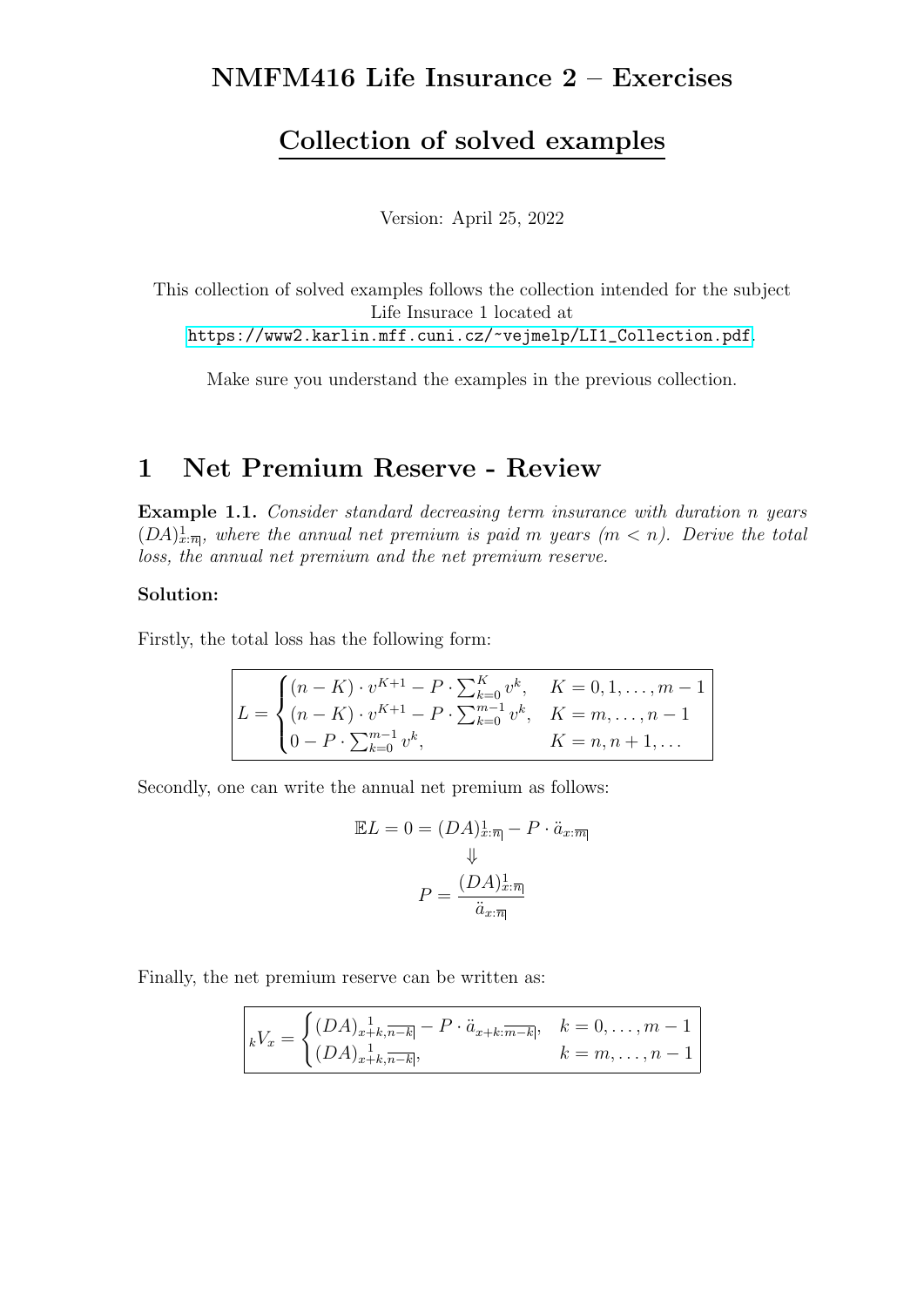Example 1.2. Consider m-years deferred standard increasing temporary life annuity in advance with duration n years  $_m(I\ddot{a})_{x:\overline{n}}$ , where the annual net premium is paid m' years  $(m' < m)$ . Derive the total loss, the annual net premium and the net premium reserve.

### Solution:

Total loss:

$$
L = \begin{cases} 0 - P \cdot \sum_{k=0}^{K} v^k, & K = 0, 1, ..., m' - 1 \\ 0 - P \cdot \sum_{k=0}^{m'-1} v^k, & K = m', ..., m - 1 \\ \sum_{k=m}^{K} (k - m + 1) \cdot v^k - P \cdot \sum_{k=0}^{m'-1} v^k, & K = m, ..., m + n - 1 \\ \sum_{k=m}^{m+n-1} (k - m + 1) \cdot v^k - P \cdot \sum_{k=0}^{m'-1} v^k, & K = m + n, m + n + 1, ... \end{cases}
$$

Annual net premium:

$$
\mathbb{E}L = 0 = \min(I\ddot{a})_{x:\overline{n}|} - P \cdot \ddot{a}_{x:\overline{m}}
$$

$$
\Downarrow
$$

$$
P = \frac{m|(I\ddot{a})_{x:\overline{n}|}}{\ddot{a}_{x:\overline{n}|}}
$$

Net premium reserve:

$$
{}_{k}V_{x} = \begin{cases} \n{}_{m-k}[(I\ddot{a})_{x+k:\overline{n}]} - P \cdot \ddot{a}_{x+k:\overline{m'-k}}; & k = 0, 1, \dots, m'-1 \\
{}_{m-k}[(I\ddot{a})_{x+k:\overline{n+m-k}}; & k = m', \dots, m-1 \\
(I\ddot{a})_{x+k:\overline{n+m-k}} + (k-m) \cdot \ddot{a}_{x+k:\overline{n+m-k}}; & k = m, \dots, m+n-1 \\
0, & k = m+n, m+n+1, \dots\n\end{cases}
$$

**Example 1.3.** Use the net premium reserve for conversion of an insurance and reduction of the sum insured. Consider m-years deferred temporary life annuity in arrear with duration n years, sum insured  $C_1$  and annual net premium paid yearly over the deferment period. However, premium payment ended after  $m' < m$  years, but the contract continues with reduced sum insured  $C_2$ . Derive an explicit formula for  $C_2$ .

### Solution:

Premium calculated for the sum insured  $C_1$  has the following form

$$
P = \frac{C_1 \cdot m |a_{x:\overline{n}|}}{\ddot{a}_{x:\overline{m}|}}.
$$

At time  $m'$ , when the premium payments were stopped, the reserve is

$$
{}_{m'}V_x = C_1 \cdot {}_{m-m'|}a_{x+m';\overline{n}|} - P \cdot \ddot{a}_{x+m';\overline{m-m'|}}.
$$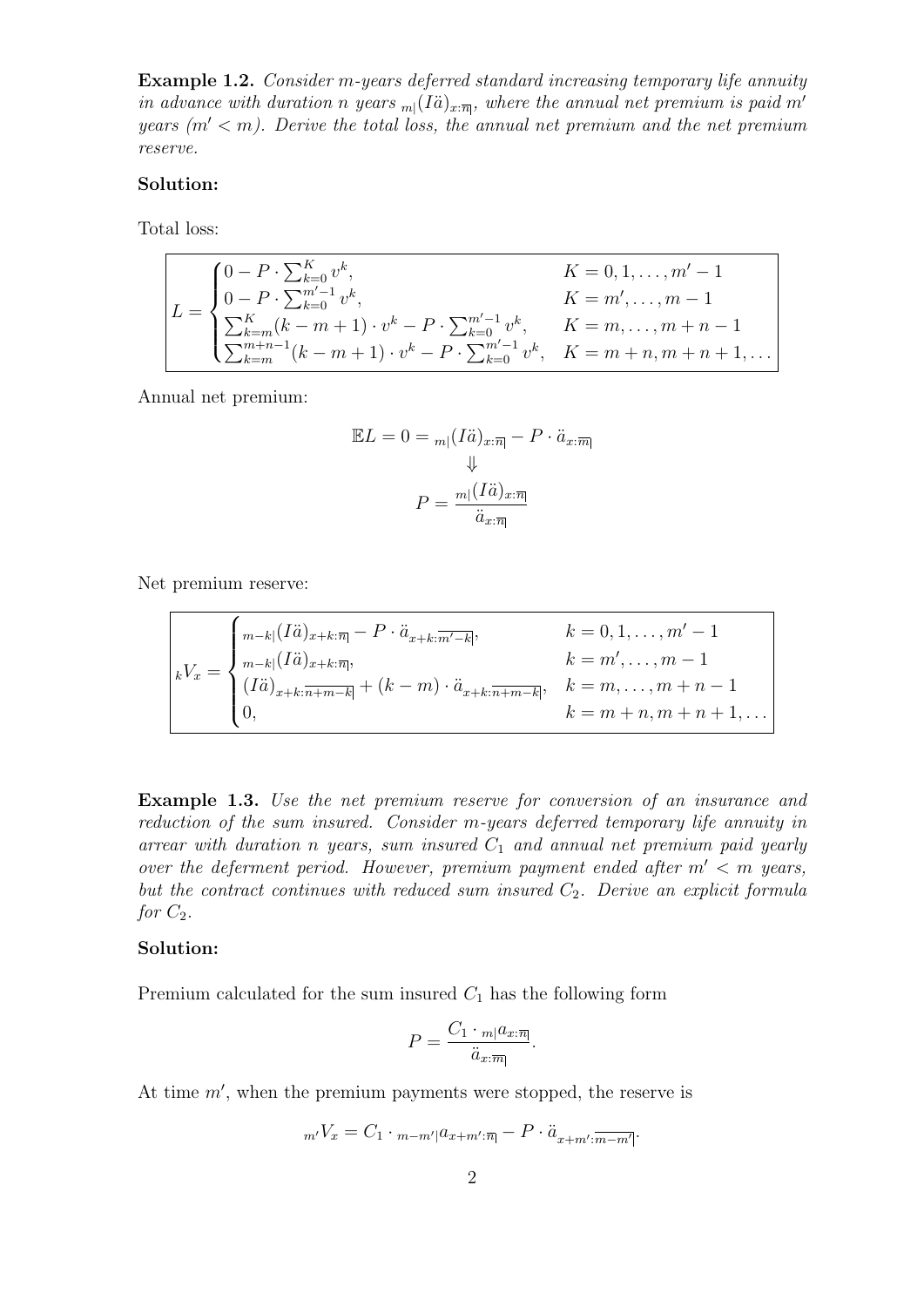This reserve can be used as a single payment for the net single premium of the same insurance with the sum insured  $C_2$  for the remaining years.

$$
{}_{m'}V_x = NSP = C_2 \cdot {}_{m-m'}|a_{x+m';\overline{n}}\n\psi
$$
  

$$
C_2 = \frac{C_1 \cdot {}_{m-m'}|a_{x+m';\overline{n}} - P \cdot \ddot{a}_{x+m';\overline{m-m'}}}{ {}_{m-m'}|a_{x+m';\overline{n}}|} = C_1 \cdot \left(1 - \frac{{m}|a_{x;\overline{n}}}{\ddot{a}_{x;\overline{m}}}\cdot \frac{\ddot{a}_{x+m';\overline{m-m'}}}{ {}_{m-m'}|a_{x+m';\overline{n}}|}\right)
$$

Example 1.4. Derive the net premium reserve for the term insurance contract for  $n = 20$  years of a person at age  $x = 40$  when

- 1. the sum insured  $C = 10,000$  CZK is constant over the whole contract life,
- 2. the sum insured is constant over the first 10 years and than increases by 5, 000 CZK each year.

Assume that the premium is payed regularly over the whole contract duration.

### Solution:

1)

In the first case, the sum insured is assumed to be a constant. Thus,

$$
P = \frac{10,000 \cdot A_{40:\overline{20}]}^1}{\ddot{a}_{40:\overline{20}}}.
$$

The reserve at time k can be written as follows

$$
kV_{40} = 10,000 \cdot A_{40+k:\overline{20-k}} - P \cdot \ddot{a}_{40+k:\overline{20-k}}, \qquad k = 0,1,...,19
$$

2)

When assuming the adjustment of increasing the sum insured by 5, 000 each year after first 10 years, the premium and the reserve must be changed to

$$
P = \frac{10,000 \cdot A_{40:\overline{20}|}^1 + 5,000 \cdot_{10|}(IA)_{40:\overline{10}|}^1}{\ddot{a}_{40:\overline{20}|}}
$$

and

$$
k = 0, ..., 9
$$
  
\n
$$
k = 0, ..., 9
$$
  
\n
$$
k = 0, ..., 9
$$
  
\n
$$
k = 0, ..., 9
$$
  
\n
$$
k = 0, ..., 9
$$
  
\n
$$
k = 0, ..., 9
$$
  
\n
$$
k = 0, ..., 9
$$
  
\n
$$
k = 0, ..., 9
$$
  
\n
$$
k = 0, ..., 9
$$
  
\n
$$
k = 0, ..., 9
$$
  
\n
$$
k = 0, ..., 9
$$
  
\n
$$
k = 0, ..., 9
$$
  
\n
$$
k = 0, ..., 9
$$
  
\n
$$
k = 0, ..., 9
$$
  
\n
$$
k = 0, ..., 9
$$
  
\n
$$
k = 0, ..., 9
$$
  
\n
$$
k = 0, ..., 9
$$
  
\n
$$
k = 0, ..., 9
$$
  
\n
$$
k = 0, ..., 9
$$
  
\n
$$
k = 0, ..., 9
$$
  
\n
$$
k = 0, ..., 9
$$
  
\n
$$
k = 10, ..., 19
$$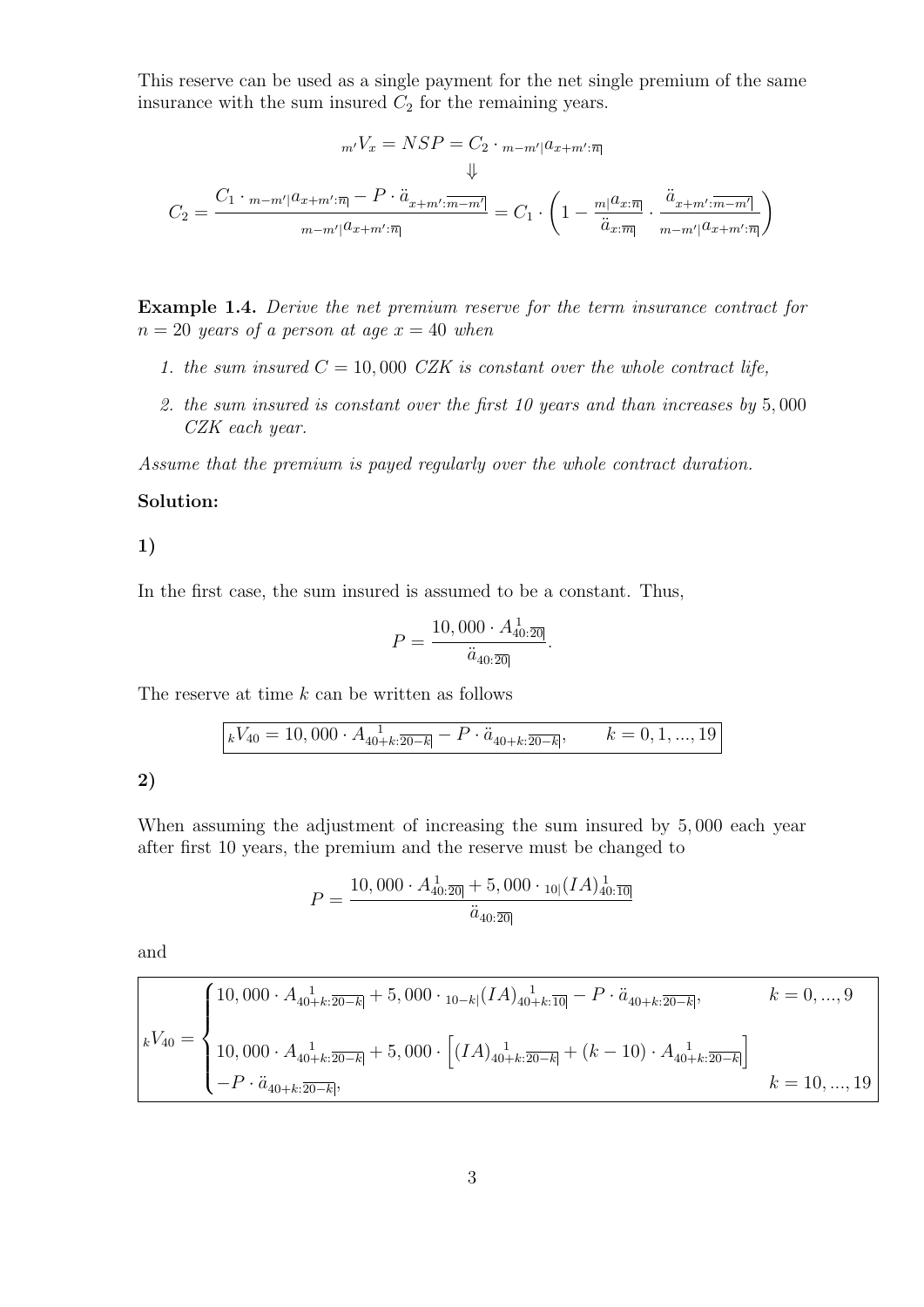**Example 1.5.** Consider a person at age  $x = 35$  who has signed an insurance contract for life annuity in advance deferred to age 65 with monthly payments of CZK 5000. Moreover, assume that the premium refund agreement is active during the deferment period. Derive the formula for the net premium reserve.

## Solution:

First of all, it is worth reminding (when assuming a life annuity, but the concept is similar also for the other usual types of insurance contracts) that  $\ddot{a}_x^{(m)}$  is a sign for a whole life annuity whose payments are of size  $\frac{1}{m}$  and are made m-times a year.

Since payments are made monthly, to obtain the sum insured, one has to multiply 5, 000 by 12. We can write down the total loss and then derive the formula for the premium.

$$
L = \begin{cases} 12 \cdot (K + S^{(12)}) \cdot P \cdot v^{K + S^{(12)}} - P \cdot \sum_{k=0}^{12 \cdot (K + S^{(12)}) - 1} v^{\frac{k}{12}}, & K = 0, 1, ..., 29 \\ 5,000 \cdot \sum_{k=360}^{12 \cdot (K + S^{(12)}) - 1} v^{\frac{k}{12}} - P \cdot \sum_{k=0}^{359} v^{\frac{k}{12}}, & K = 30, 31, ... \end{cases}
$$

Therefore,

$$
P = \frac{5,000 \cdot 12 \cdot \frac{1}{30} \ddot{a}_{35}^{(12)}}{12 \cdot \ddot{a}_{35 \cdot 30}^{(12)} - 12 \cdot (I^{(12)} A^{(12)}) \frac{1}{35 \cdot 30}} = \frac{5,000 \cdot \frac{1}{30} \ddot{a}_{35}^{(12)}}{\ddot{a}_{35 \cdot 30}^{(12)} - (I^{(12)} A^{(12)}) \frac{1}{35 \cdot 30}},
$$

is the value of monthly premium.

Values of the net premium reserve will be examined at the ends of years.

$$
{}_{k}V_{35} = \begin{cases} 5,000 \cdot 12 \cdot {}_{30-k} \ddot{a}_{35+k}^{(12)} + 12 \cdot P \cdot (I^{(12)} A^{(12)})_{35+k:\overline{30-k}]} \\ + 12 \cdot P \cdot k \cdot A^{(12)}_{1} & - 12 \cdot P \cdot \ddot{a}_{35+k:\overline{30-k}]}^{(12)} \\ 5,000 \cdot 12 \cdot \ddot{a}_{35+k}^{(12)}, & k = 30,31, \dots \end{cases}
$$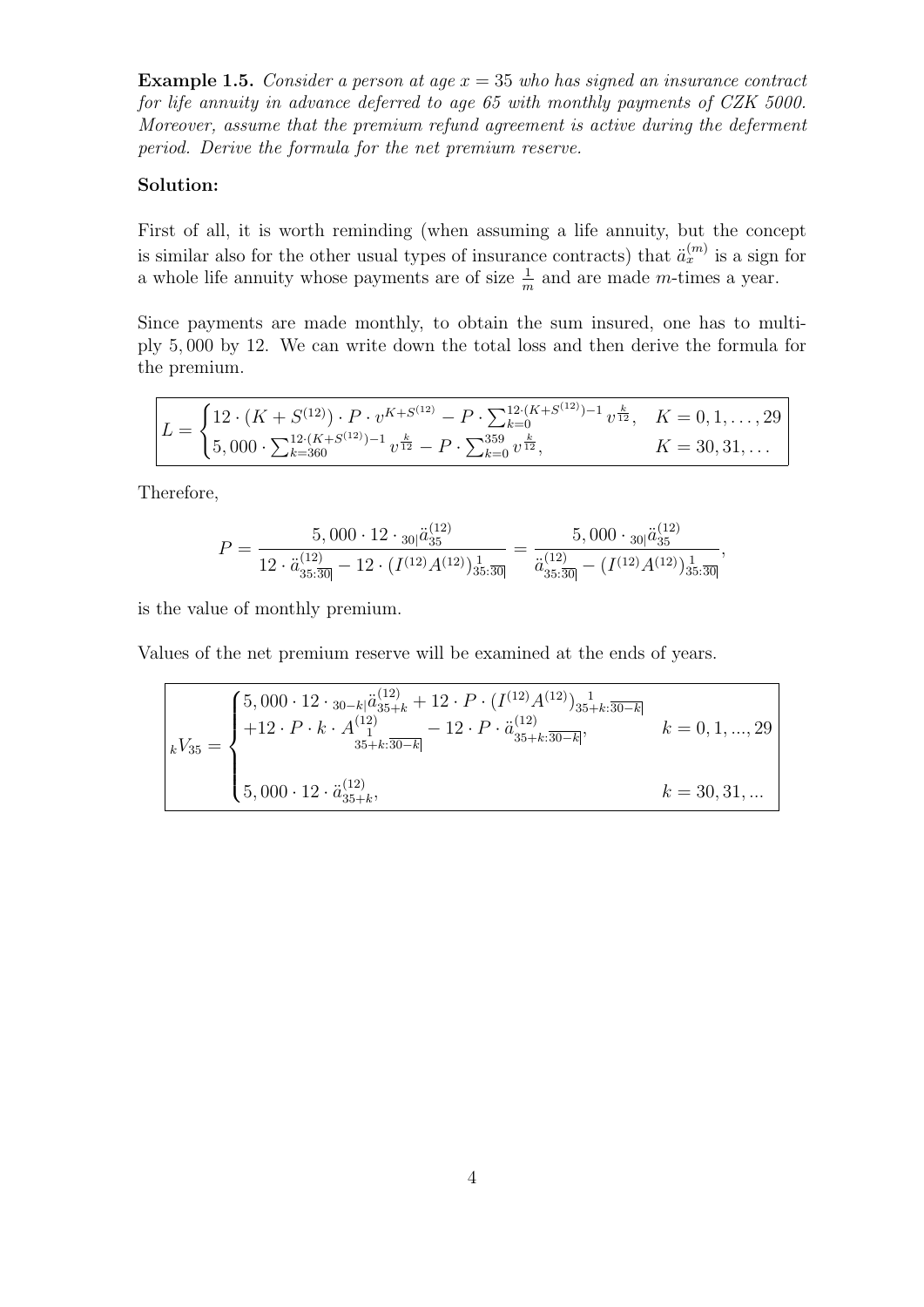# 2 General Net Premium Reserve

Example 2.1. Apply the general recursive formula for net premium reserve and decompose the premium into savings and risk components. Consider

- 1. endowment with duration n years and net annual premium paid over the whole contract duration,
- 2. m-years deferred temporary life annuity in arrear with duration n year and annual net premium paid over the deferment period,
- 3. m-years deferred whole life annuity in advance with net single premium paid at once at the beginning,
- 4. m-years deferred term insurance with duration n years and net annual premium paid over first  $m_1 < m$ .

## Solution:

Recursive formula for general net-premium reserve can be written as

$$
{}_{k}V_{x} = \sum_{j=0}^{\infty} (c_{k+j+1} \cdot v^{j+1} \cdot {}_{j}p_{x+k} \cdot q_{x+k+j}) - \sum_{j=0}^{\infty} (\Pi_{k+j} \cdot v^{j} \cdot {}_{j}p_{x+k}).
$$

The premium can be decomposed to the savings premium and the risk premium using the following formulas

$$
\Pi_k^s = v \cdot {}_{k+1}V_x - {}_kV_x,
$$
  
\n
$$
\Pi_k^r = (c_{k+1} - {}_{k+1}V_x) \cdot v \cdot q_{x+k}.
$$

1)

The endowment can be assumed in terms of the values  $c_l$  and  $\Pi_l$  as a general insurance with

$$
c_1 = \dots = c_n = 1, \qquad c_{n+1} = c_{n+2} = \dots = 0
$$

$$
\Pi_0 = \dots = \Pi_{n-1} = P = \frac{A_{x:\overline{n}|}}{\ddot{a}_{x:\overline{n}|}}, \qquad \Pi_n = -1, \qquad \Pi_{n+1} = \Pi_{n+2} = \dots = 0
$$

Therefore, the reserve can be written as

$$
\begin{aligned}\nkV_x &= \sum_{j=0}^{n-k-1} \left( v^{j+1} \cdot {}_{j}p_{x+k} \cdot q_{x+k+j} \right) - \frac{A_{x:\overline{n}}}{\ddot{a}_{x:\overline{n}}} \cdot \sum_{j=0}^{n-k-1} \left( v^j \cdot {}_{j}p_{x+k} \right) \\
&+ v^{n-k}{}_{n-k}p_{x+k}, \quad k=0,\ldots,n-1\n\end{aligned}
$$

and for  $k = n$  the reserve would be  $nV_x = 1$ .

The savings and risk premiums could be calculated now with the use of the formulas stated above.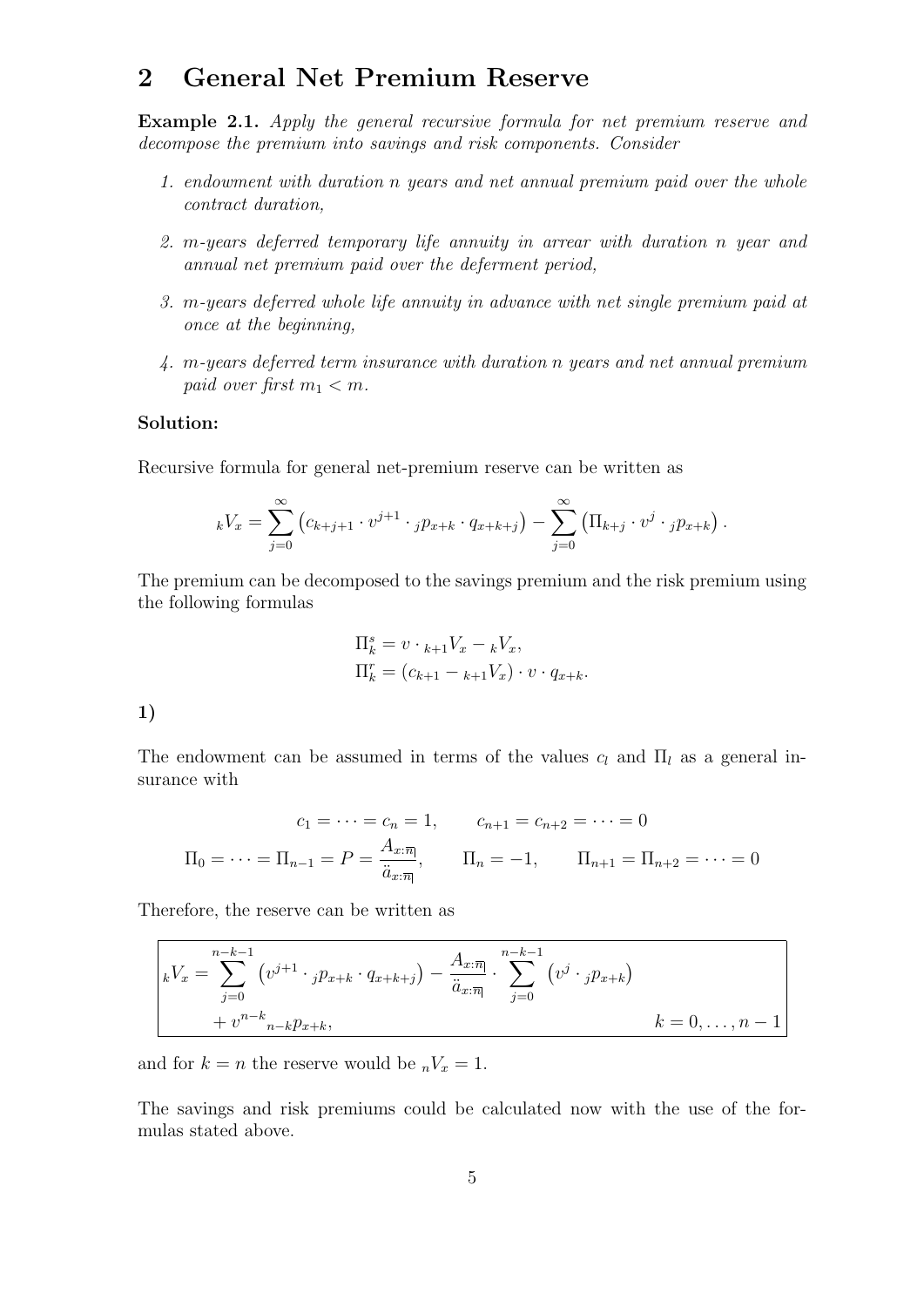The temporary life annuity in arrear with duration  $n$  years deferred by  $m$  years with annual premium paid over the deferment period can be assumed in terms of the values  $c_l$  and  $\Pi_l$  as a general insurance with

$$
c_1 = c_2 = \dots = 0
$$
  
\n
$$
\Pi_0 = \dots = \Pi_{m-1} = P = \frac{m|a_{x:\overline{n}|}}{\ddot{a}_{x:\overline{m}|}}, \qquad \Pi_m = 0, \qquad \Pi_{m+1} = \dots = \Pi_{m+n} = -1
$$

Thus, the reserve can be written as

$$
{}_{k}V_{x} = -\frac{m|a_{x:\overline{m}}}{\ddot{a}_{x:\overline{m}}} \cdot \sum_{j=0}^{m-k-1} \left( v^{j} \cdot {}_{j}p_{x+k} \right) + \sum_{j=m-k+1}^{m-k+n} \left( v^{j} \cdot {}_{j}p_{x+k} \right).
$$

It is also better to distinguish two forms of the reserve based on  $k$ . We can split this formula into

$$
k = \begin{cases}\n-\frac{m|a_{x:\overline{n}|}}{\ddot{a}_{x:\overline{m}|}} \cdot \sum_{j=0}^{m-k-1} (v^j \cdot {}_{j}p_{x+k}) + \sum_{j=m-k+1}^{m-k+n} (v^j \cdot {}_{j}p_{x+k}), & k = 0, \ldots, m-1 \\
\sum_{j=m \text{max}\{0,m-k+1\}}^{m-k+n} (v^j \cdot {}_{j}p_{x+k}), & k = m, \ldots, m+n\n\end{cases}
$$

and the savings and risk premiums could be calculated.

## 3)

The whole life annuity in advance deferred by  $m$  years with net single premium paid at the beginning can be assumed in terms of the values  $c_l$  and  $\Pi_l$  as a general insurance with

$$
c_1 = c_2 = \dots = 0
$$
  
\n
$$
\Pi_0 = NSP = m_1 \ddot{a}_x, \qquad \Pi_1 = \dots = \Pi_{m-1} = 0, \qquad \Pi_m = \Pi_{m+1} = \dots = -1
$$

Hence, the reserve can be written as

$$
kV_x = \begin{cases}\n-\frac{\ddot{a}}{2m} + \sum_{j=m}^{\infty} (v^j \cdot_j p_x), & k = 0 \\
\sum_{j=\max\{0,m-k\}}^{\infty} (v^j \cdot_j p_{x+k}), & k = 1, 2, \dots\n\end{cases}
$$

and the savings and risk premiums could be calculated.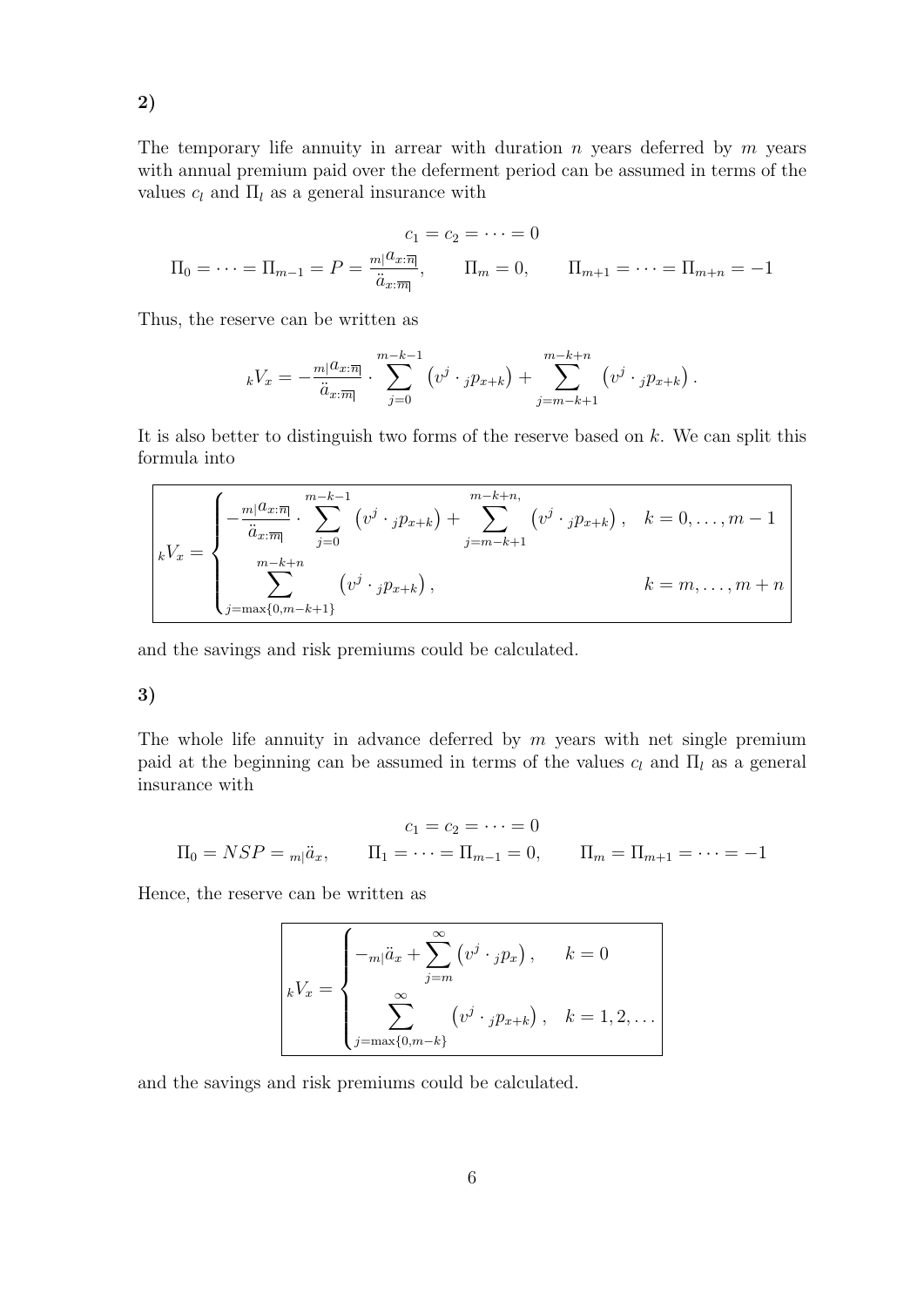$$
c_1 = \ldots = c_m = 0, \qquad c_{m+1} = \ldots = c_{m+n} = 1, \qquad c_{m+n+1} = c_{m+n+2} = \ldots = 0,
$$

$$
\Pi_0 = \ldots = \Pi_{m_1-1} = P = \frac{m|A_x^1:\overline{n}|}{\ddot{a}_x:\overline{m_1}|}, \qquad \Pi_{m_1} = \Pi_{m_1+1} = \ldots = 0
$$

The reserve is as follows

$$
kV_x = \begin{cases} \sum_{j=m-k}^{m-k+n-1} (v^{j+1} \cdot_j p_{x+k} \cdot q_{x+k+j}) - \frac{m_1 A_{x;\overline{n}|}^1}{\ddot{a}_{x;\overline{n}|}} \cdot \sum_{j=0}^{m_1-k-1} (v^j \cdot_j p_{x+k}), & k = 0, \dots, m_1-1\\ \sum_{j=\max\{0,m-k\}}^{m-k+n-1} (v^{j+1} \cdot_j p_{x+k} \cdot q_{x+k+j}), & k = m_1, \dots, m+n-1 \end{cases}
$$

Example 2.2. Consider a fully discrete 3-year insurance issued to life aged x for which

| k. | $c_{k+1}$    | $q_{x+k}$ |
|----|--------------|-----------|
|    | $\mathbf{z}$ | 0.20      |
|    | 3            | 0.25      |
|    |              | 0.50      |

Level annual net premiums of 1 are paid at the beginning of each year while the person is alive. The effective annual interest rate is  $i = \frac{1}{9}$  $\frac{1}{9}$ . Calculate the reserves at the end of each year, allocate the total loss to policy years and calculate  $Var(\Lambda_1)$ .

## Solution:

To calculate reserves we can use the following recursive formula

$$
{}_{k}V_{x} + \Pi_{k} = v \cdot (c_{k+1} \cdot q_{x+k} + {}_{k+1}V_{x} \cdot p_{x+k}).
$$

Since we know that  ${}_0V_x = 0$ , we can use this value for computing  ${}_1V_x$ .

For  $k = 1$ :

$$
{}_{0}V_{x} + \Pi_{0} = v \cdot (c_{1} \cdot q_{x} + {}_{1}V_{x} \cdot p_{x})
$$
  

$$
\Downarrow
$$
  

$$
{}_{1}V_{x} = \frac{\frac{\Pi_{0}}{v} - c_{1} \cdot q_{x}}{p_{x}} = \frac{\frac{\frac{1}{1}}{1 + \frac{1}{9}} - 2 \cdot 0.2}{0.8} = 0.8889.
$$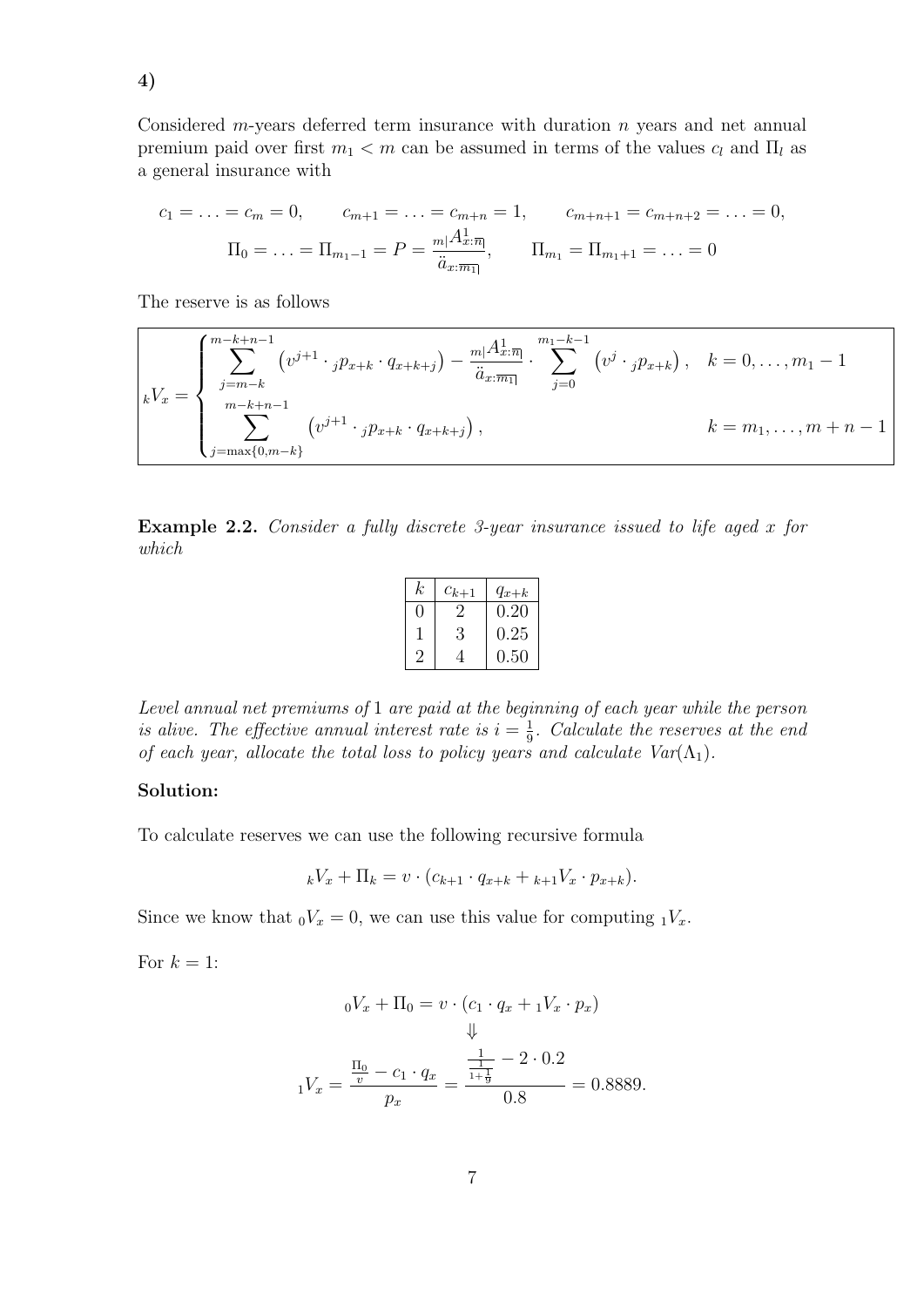For  $k = 2$ :

$$
{}_{1}V_{x} + \Pi_{1} = v \cdot (c_{2} \cdot q_{x+1} + {}_{2}V_{x} \cdot p_{x+1})
$$
  

$$
\Downarrow
$$
  

$$
{}_{2}V_{x} = \frac{\frac{1}{v} + \Pi_{1}}{v} - c_{2} \cdot q_{x+1}}{p_{x+1}} = \frac{\frac{\frac{1}{0.8889 + 1}}{1 + \frac{1}{9}} - 3 \cdot 0.25}{0.75} = 1.7984.
$$

For  $k = 3$ :

$$
{}_{2}V_{x} + \Pi_{2} = v \cdot (c_{3} \cdot q_{x+2} + {}_{3}V_{x} \cdot p_{x+2})
$$
  

$$
\Downarrow
$$
  

$$
{}_{3}V_{x} = \frac{\frac{2V_{x} + \Pi_{2}}{v} - c_{3} \cdot q_{x+2}}{p_{x+2}} = \frac{\frac{\frac{1}{1.7984 + 1}}{1.7984 + 1}}{0.5} = 2.2186.
$$

Loss incurred by insurer during year  $k + 1$  (denoted as  $\Lambda_k$ ) is defined as

$$
\Lambda_k = \begin{cases} 0, & K < k, \\ c_{k+1} \cdot v - ({}_kV_x + \Pi_k), & K = k, \\ v \cdot {}_{k+1}V_x - ({}_kV_x + \Pi_k), & K > k. \end{cases}
$$

For  $k = 0$ :

$$
\Lambda_0 = \begin{cases} c_1 \cdot v - ({}_0V_x + \Pi_0) = 2 \cdot \frac{1}{1 + \frac{1}{9}} - (0 + 1) = 0.8, & K = 0, \\ v \cdot {}_1V_x - ({}_0V_x + \Pi_0) = \frac{1}{1 + \frac{1}{9}} \cdot 0.8889 - (0 + 1) = -0.2, & K > 0. \end{cases}
$$

For  $k = 1$ :

$$
\Lambda_1 = \begin{cases} 0, & K < 1 \\ c_2 \cdot v - (\frac{1}{x} + \Pi_1) = 3 \cdot \frac{1}{1 + \frac{1}{9}} - (0.8889 + 1) = 0.8111, & K = 1, \\ v \cdot \frac{1}{2}V_x - (\frac{1}{x} + \Pi_1) = \frac{1}{1 + \frac{1}{9}} \cdot 1.7984 - (0.8889 + 1) = -0.2703, & K > 1. \end{cases}
$$

For  $k=2$ :

$$
\Lambda_2 = \begin{cases} 0, & K < 2 \\ c_3 \cdot v - (2V_x + \Pi_2) = 4 \cdot \frac{1}{1 + \frac{1}{9}} - (1.7984 + 1) = 0.8016, & K = 2, \\ v \cdot 3V_x - (2V_x + \Pi_2) = \frac{1}{1 + \frac{1}{9}} \cdot 2.2186 - (1.7984 + 1) = -0.8016, & K > 2. \end{cases}
$$

Calculation of  $\text{Var}(\Lambda_1)$  can be done in two ways.

# 1)

We know that  $\text{Var}(\Lambda_1) = E(\Lambda_1^2) - [E(\Lambda_1)]^2$ . Now it is necessary to calculate  $P(K < 1), P(K = 1)$  and  $P(K > 1)$ .

$$
P(K < 1) = P(K = 0) = q_x = 0.2,
$$
  
\n
$$
P(K = 1) = {}_{1}p_x \cdot q_{x+1} = 0.8 \cdot 0.25 = 0.2,
$$
  
\n
$$
P(K > 1) = 1 - P(K \le 1) = 1 - (0.2 + 0.2) = 0.6.
$$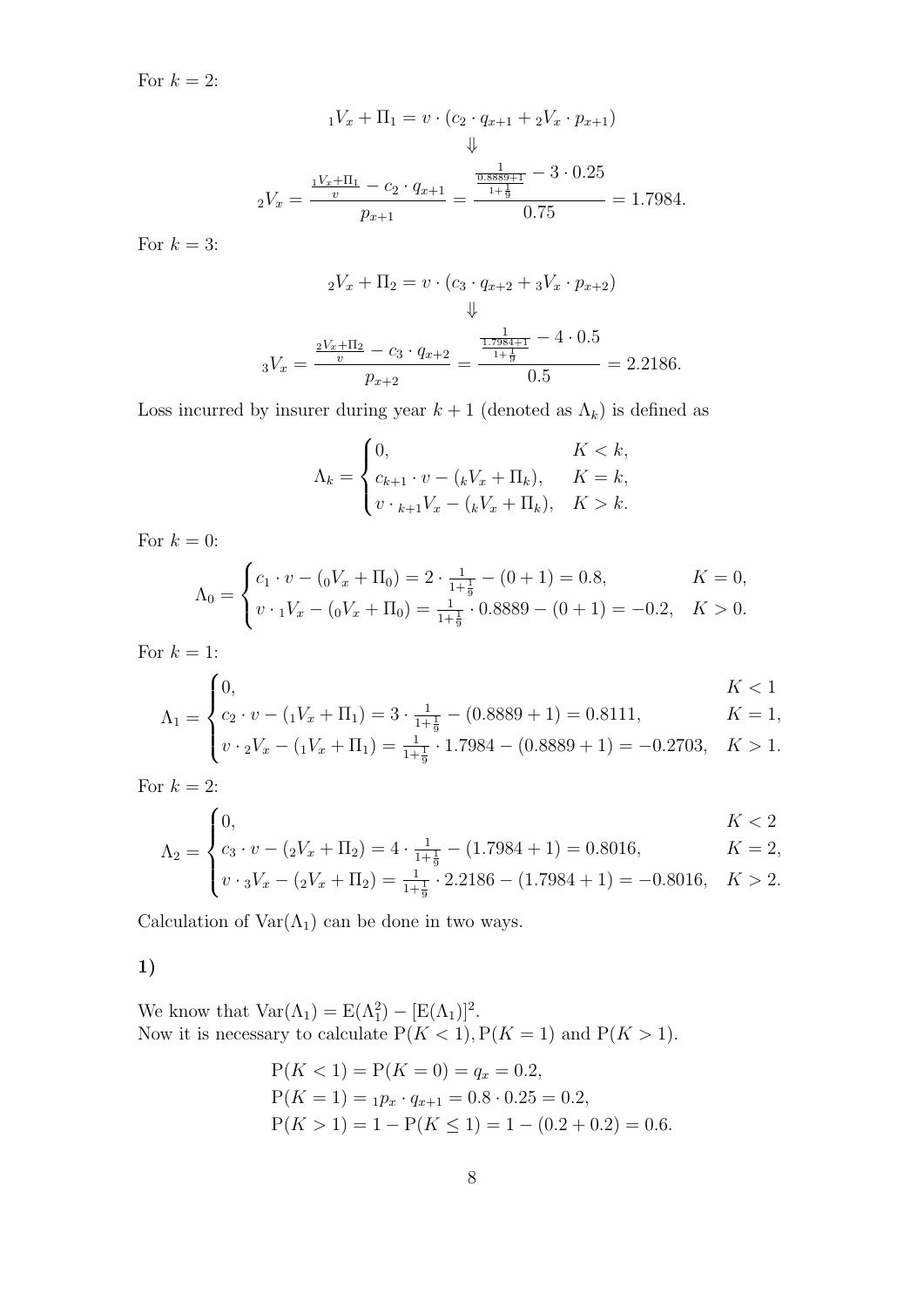Then

$$
E(\Lambda_1) = 0 \cdot 0.2 + 0.8111 \cdot 0.2 - 0.2703 \cdot 0.6 = 0,
$$
  
\n
$$
E(\Lambda_1^2) = 0^2 \cdot 0.2 + 0.8111^2 \cdot 0.2 + (-0.2703)^2 \cdot 0.6 = 0.1754,
$$
  
\n
$$
Var(\Lambda_1) = E(\Lambda_1^2) - [E(\Lambda_1)]^2 = 0.1754.
$$

2)

We can also use knowledge resulting from the theorem proved during lectures. It says that  $E(\Lambda_k) = 0$  which corresponds to the result obtained in 1). Moreover, the variance can be calculated directly as

$$
Var(\Lambda_k) = (c_{k+1} - {}_{k+1}V_x)^2 \cdot v^2 \cdot {}_{k+1}p_x \cdot q_{x+k}.
$$

Hence,

$$
Var(\Lambda_1) = (c_2 - \nu_x)^2 \cdot v^2 \cdot 2p_x \cdot q_{x+1},
$$

and rewriting  $_2p_x$  as  $p_x \cdot p_{x+1}$ , which is  $0.8 \cdot 0.75$ , we get

$$
Var(\Lambda_1) = (3 - 1.7984)^2 \cdot \left(\frac{1}{1 + \frac{1}{9}}\right)^2 \cdot 0.8 \cdot 0.75 \cdot 0.25 = 0.1754.
$$

# 3 Net Premium Reserve II - Continuous Model

Example 3.1. During lectures, there was constructed a retrospective relation for the net premium reserve

$$
_k V_x = \frac{1}{v^k \cdot_k p_x} \cdot \left( \sum_{j=0}^{k-1} \Pi_j \cdot v^j \cdot_j p_x - \sum_{j=0}^{k-1} c_{j+1} \cdot v^{j+1} \cdot_j p_x \cdot q_{x+j} \right).
$$

This construction is related to the discrete case. Consider now the continuous model, assume Thiele's differential equation and derive the retrospective relation for the reserve.

## Solution:

Thiele's differential equation:

$$
\Pi(t) + \delta \cdot V(t) = V'(t) + (c(t) - V(t)) \cdot \mu_{x+t}.
$$

This can be rewritten as

$$
V'(t) - (\delta + \mu_{x+t}) \cdot V(t) = \Pi(t) - c(t) \cdot \mu_{x+t}.
$$

After multiplying both sides of the previous equation by  $v^t \cdot_t p_x$ , one get

$$
v^t \cdot {}_tp_x \cdot [V'(t) - (\delta + \mu_{x+t}) \cdot V(t)] = [\Pi(t) - c(t) \cdot \mu_{x+t}] \cdot v^t \cdot {}_tp_x. \tag{*}
$$

Since for the derivative of  $v^t \cdot_t p_x$  it holds

$$
\frac{d}{dt}\left(v^t \cdot{}_tp_x\right) = v^t \cdot \ln(v) \cdot{}_tp_x - v^t \cdot{}_tp_x \cdot \mu_{x+t}
$$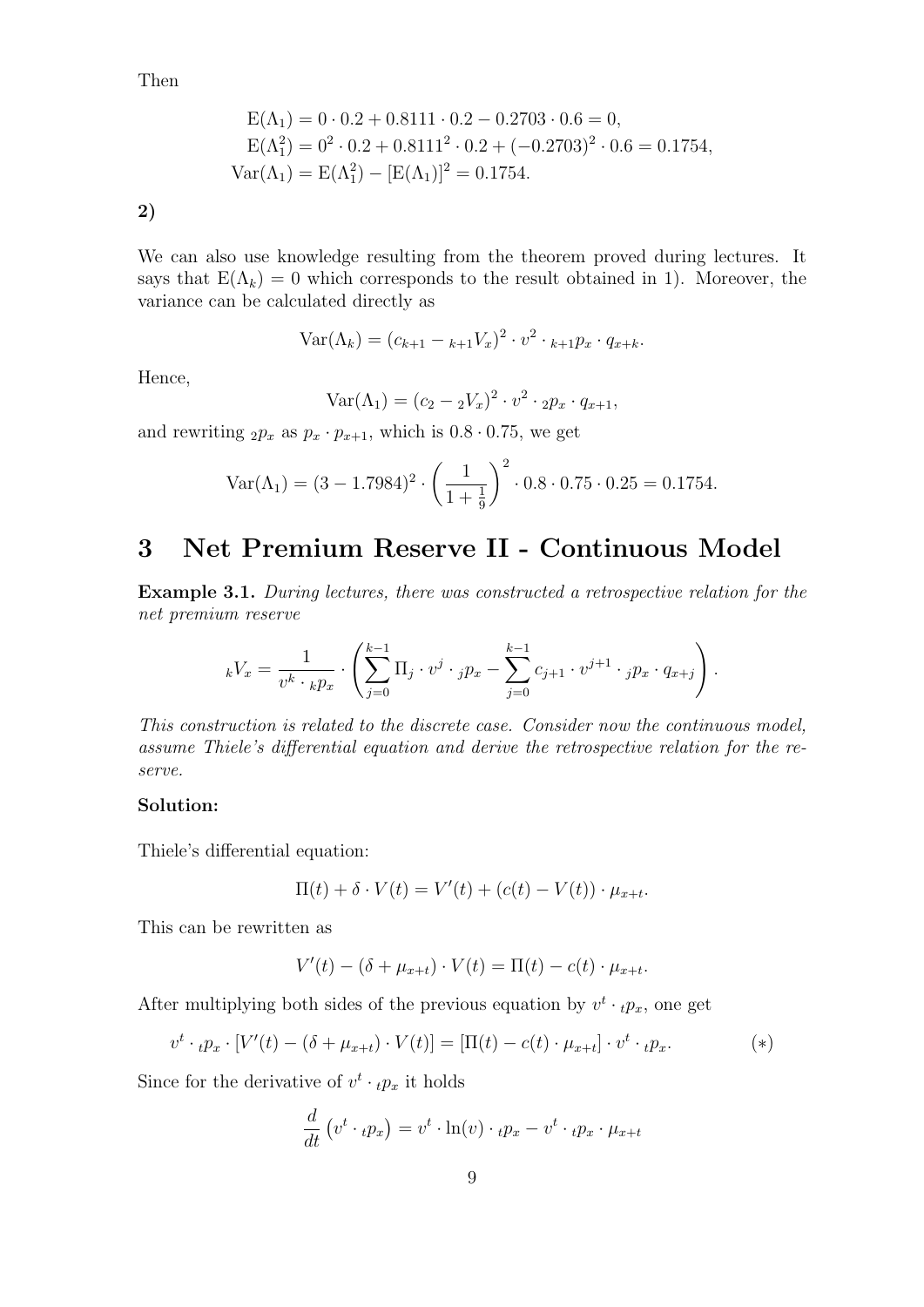where  $\ln(v) = -\delta$ , the left-hand side of the equation (\*) corresponds to  $\frac{d}{dt}(v^t \cdot{}_tp_x \cdot V(t)).$ Therefore, we can rewrite (∗) as

$$
\frac{d}{dt}\left(v^t\cdot{}_tp_x\cdot V(t)\right)=[\Pi(t)-c(t)\cdot\mu_{x+t}]\cdot v^t\cdot{}_tp_x.
$$

For the purpose of the next step we will replace  $t$  by  $r$ 

$$
\frac{d}{dr}(v^r \cdot_r p_x \cdot V(r)) = [\Pi(r) - c(r) \cdot \mu_{x+r}] \cdot v^r \cdot_r p_x.
$$

The next step is to integrate the previous equation from  $0$  to  $t$ :

$$
\int_0^t \frac{d}{dr} (v^r \cdot_r p_x \cdot V(r)) dr = \int_0^t [\Pi(r) - c(r) \cdot \mu_{x+r}] \cdot v^r \cdot_r p_x dr.
$$
  

$$
\Downarrow
$$
  

$$
v^t \cdot_t p_x \cdot V(t) - v^0 \cdot_0 p_x \cdot V(0) = \int_0^t [\Pi(r) - c(r) \cdot \mu_{x+r}] \cdot v^r \cdot_r p_x dr.
$$

Since  $V(0) = 0$ , the second term on the left-hand side of the previous equation is equal to zero and after dividing both sides by  $v^t \cdot_t p_x$ , we obtain

$$
V(t) = \frac{\int_0^t \left[\Pi(r) - c(r) \cdot \mu_{x+r}\right] \cdot v^r \cdot r p_x \, dr}{v^t \cdot t p_x},
$$

which is the continuous counterpart of the discrete retrospective relation for the net premium reserve.

Example 3.2. Consider the continuous (time) model for the net premium reserve calculation. Show that

$$
\mathbb{E}\left[v^T\cdot V(T)\right] = \mathbb{E}\left[\int_0^T \Pi^s(t)\cdot v^t dt\right],
$$

i.e. that the expected value of discounted net premium reserve at the moment of death is equal to the expected value of discounted savings component of the premium cumulated until the moment of death.

### Solution:

We assume the overall loss as

$$
L = c(T) \cdot v^T - \int_0^T \Pi(t) \cdot v^t dt.
$$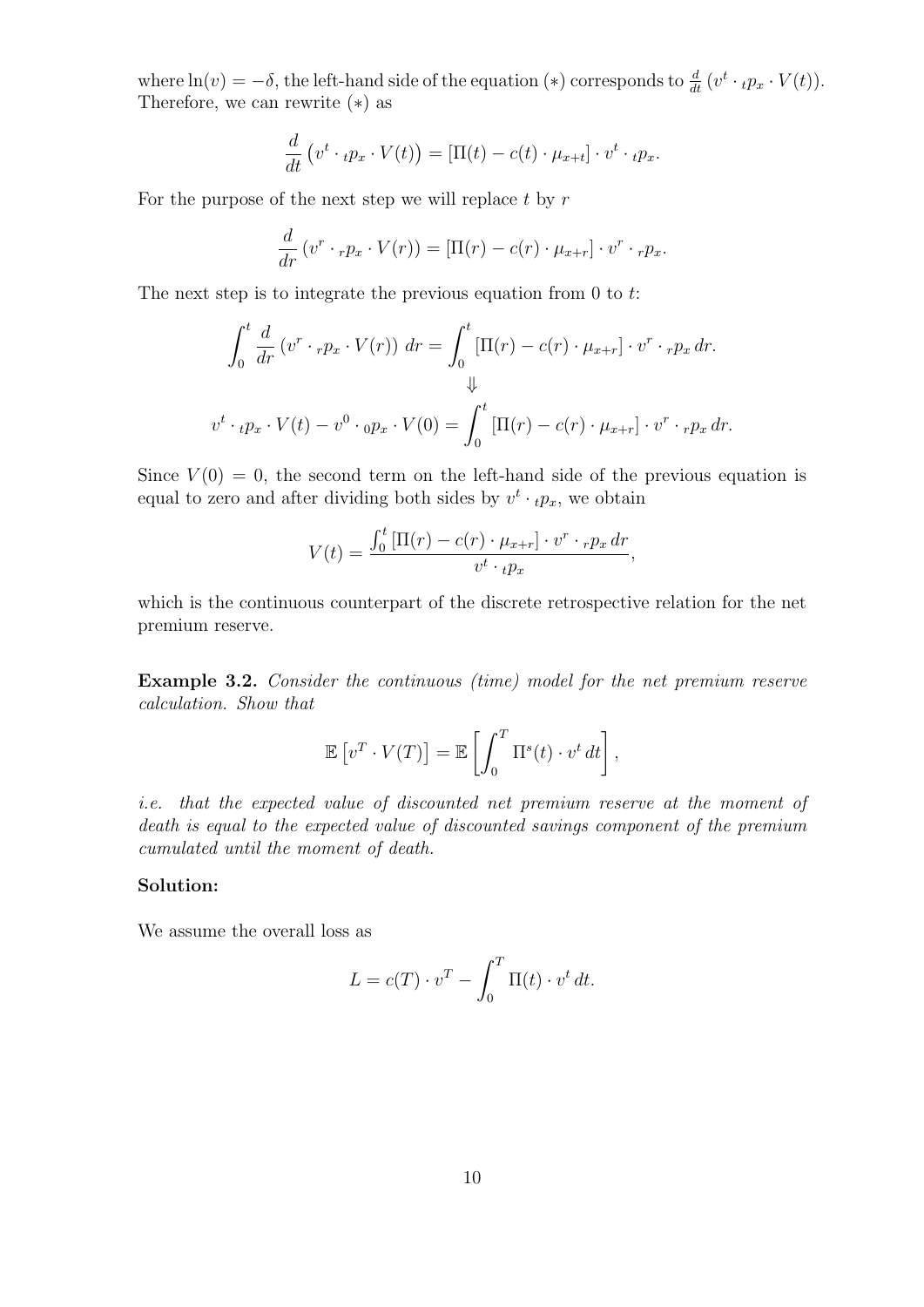Using the principle of equivalence  $\mathbb{E}L = 0$ , we can prove the given relation as follows:

$$
0 = \mathbb{E}L = \mathbb{E}\left[c(T)\cdot v^T\right] - \mathbb{E}\left[\int_0^T \Pi(t)\cdot v^t dt\right]
$$
  
\n
$$
= \mathbb{E}\left[c(T)\cdot v^T\right] - \mathbb{E}\left[\int_0^\infty \Pi(t)\cdot v^t \cdot \mathbb{I}[T > t] dt\right]
$$
  
\n
$$
= \int_0^\infty c(t)\cdot v^t \cdot t p_x \mu_{x+t} dt - \int_0^\infty \Pi(t)\cdot v^t \cdot t p_x dt
$$
  
\n
$$
= \int_0^\infty \left[c(t)\cdot \mu_{x+t} - \Pi(t)\right] \cdot v^t \cdot t p_x dt
$$
  
\n
$$
= \int_0^\infty \left[V(t)\cdot \mu_{x+t} - V'(t) + \delta \cdot V(t)\right] \cdot v^t \cdot t p_x dt
$$
  
\n
$$
= \int_0^\infty V(t) \cdot v^t \cdot t p_x \cdot \mu_{x+t} dt - \int_0^\infty \Pi^s(t) \cdot v^t \cdot t p_x dt
$$
  
\n
$$
= \mathbb{E}\left[v^T \cdot V(T)\right] - \mathbb{E}\left[\int_0^T \Pi^s(t) \cdot v^t dt\right].
$$

We used the decomposition of the premium rate  $\Pi(t)$  into the saving component and the risk component, which in the continuous model can be written as

$$
\Pi(t) = \underbrace{V'(t) - \delta \cdot V(t)}_{\Pi^s(t)} + \underbrace{(c(t) - V(t)) \cdot \mu_{x+t}}_{\Pi^r(t)}.
$$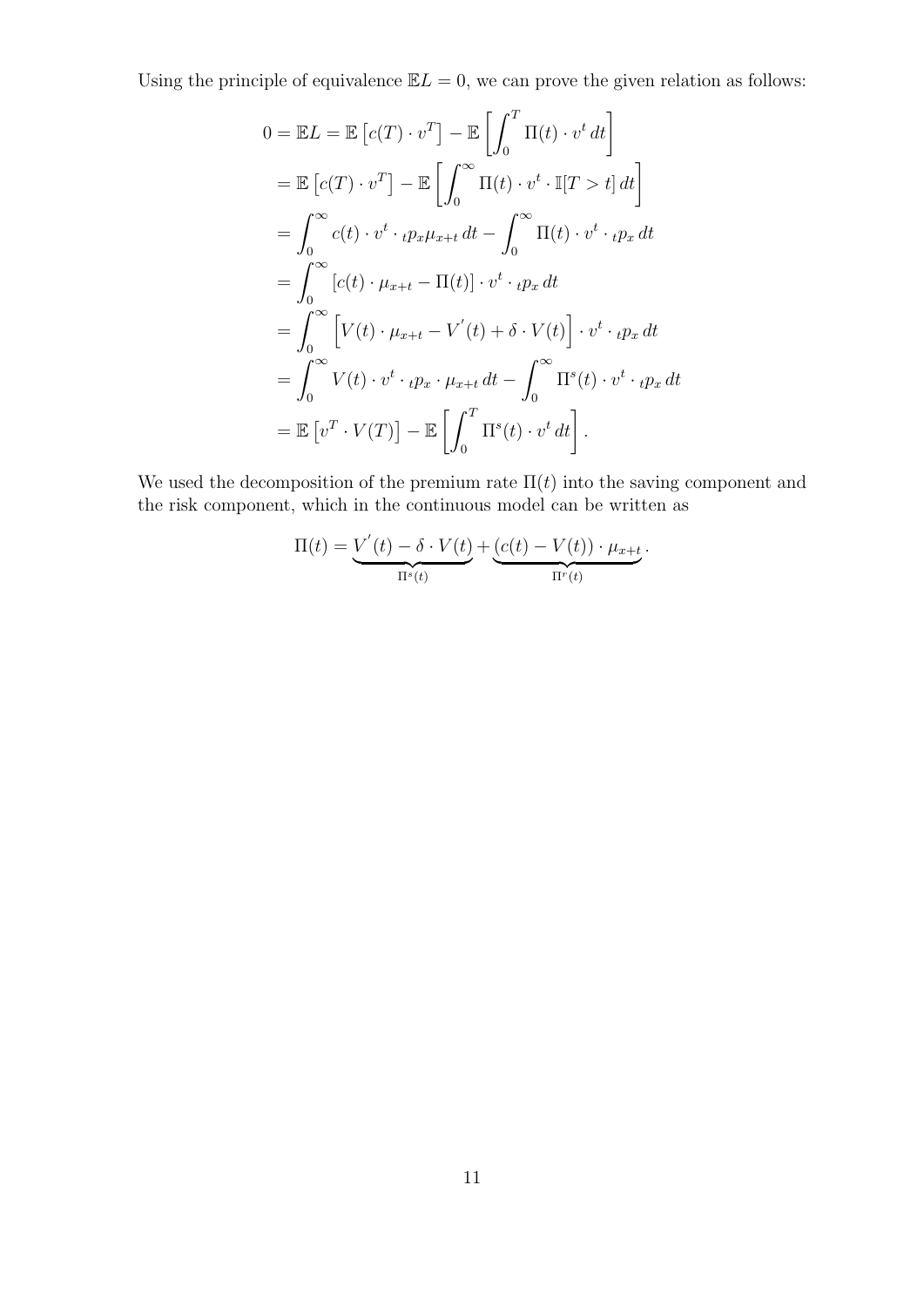# 4 Multiple decrements

### Notation

- $J$  cause of decrement (death, disability, cancellation, ...),
- $m$  number of decrements.
- $T = T_x$  time of leaving the original status due to one of mutually exclusive decrements,
- $tq_{i,x} = P(T \lt t, J = j)$  probability of leaving the original status due to decrement  $i$  within  $t$  years,
- $t p_x = 1 \sum_{j=1}^m t q_{j,x}$  probability of surviving in the original status at least t years,
- $\mu_{j,x+t} = \lim_{h \to 0^+} \frac{P(T < t+h, J=j | T > t)}{h}$  $\frac{h_i, j=j|I>t)}{h}$  – force of decrement j,

• 
$$
\mu_{x+t} = \sum_{j=1}^m \mu_{j,x+t},
$$

- $g_j(t) = t p_x \cdot \mu_{j,x+t}$  probability density function
- $q_{i,x+k} = P(T < k+1, J = j | T > k),$

$$
\bullet \ \ q_{x+k} = \sum_{j=1}^m q_{j,x+k},
$$

- $p_{x+k} = 1 q_{x+k}$
- $P(K = k, J = j) = k p_x \cdot q_{j,x+k}$  joint probability distribution of  $(K, J)$

Example 4.1. Consider term insurance for n years which provides SI to a beneficiary in the case of death of the insured person and  $2 \cdot SI$  in the case of death by accident. Derive the net single premium if the death benefit is paid

- a) at the end of the year of death,
- b) immediately on death.

Derive the net annual premium which is paid during the whole contract life/until death.

## Solution:

We define two causes of decrement:  $J = 1$  for death by accident,  $J = 2$  for death from other causes. Then the net single premium is equal to

a)

NSP = 
$$
\sum_{k=0}^{n-1} 2 \cdot SI \cdot v^{k+1} \cdot k p_x \cdot q_{1,x+k} + \sum_{k=0}^{n-1} SI \cdot v^{k+1} \cdot k p_x \cdot q_{2,x+k},
$$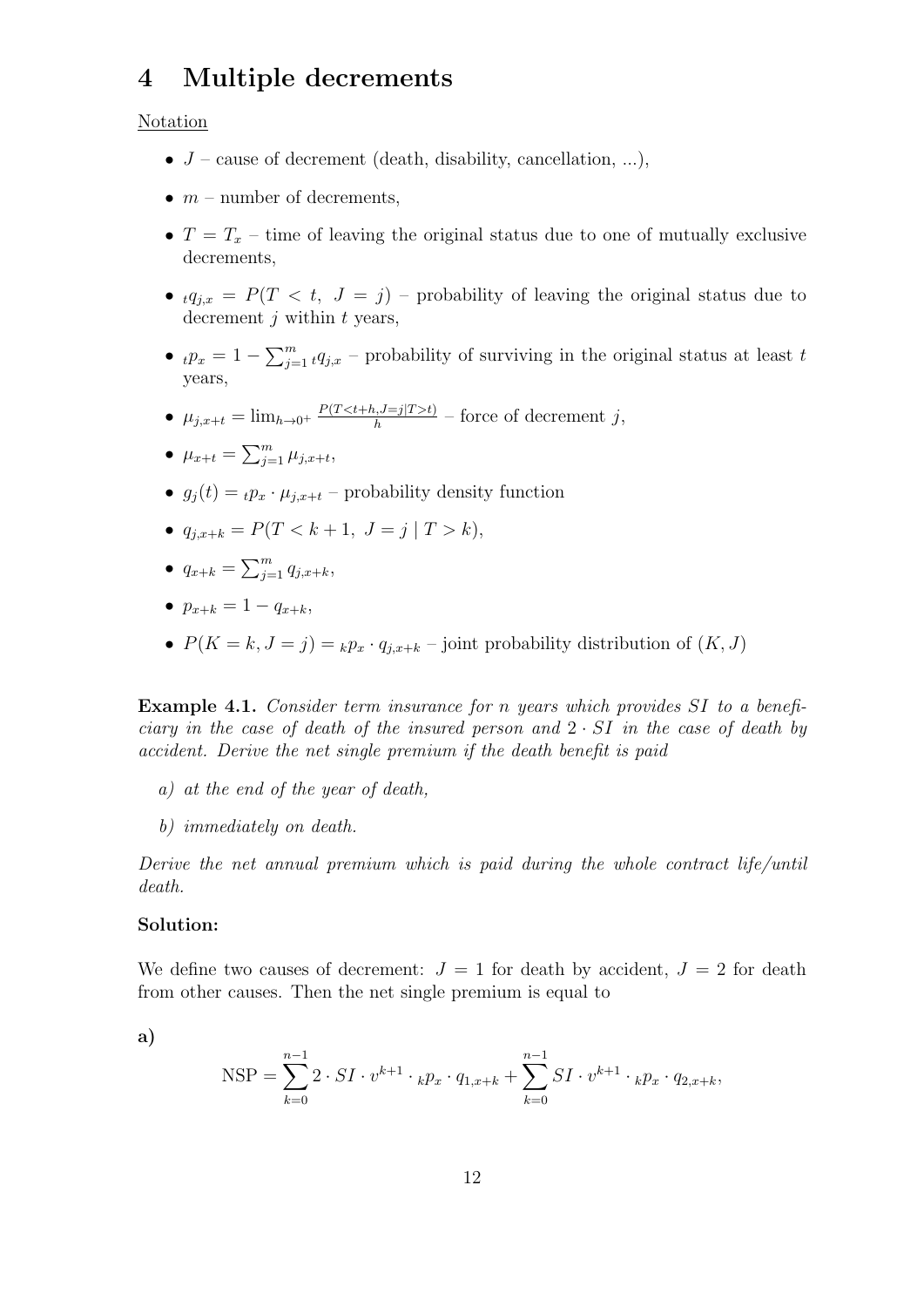b)

$$
\text{NSP} = \int_0^n 2 \cdot SI \cdot v^t \cdot \mu_{1,x+t} dt + \int_0^n SI \cdot v^t \cdot \mu_{2,x+t} dt.
$$

The net annual premium can be derived in the standard form (using the equivalence principle)

$$
\text{NAP} = \frac{\text{NSP}}{\ddot{a}_{x\overline{n}}},
$$

where  $\ddot{a}_{x\overline{n}}$  is the NSP for the standard life annuity due (=based on life tables without special decrements, i.e. with death only) for  $n$  years.

<span id="page-12-1"></span>Example 4.2. Consider special life tables with two causes of decrement for extreme sports and four races:

| year |      | prob. of death $\mid$ prob. of disability | survival prob. |
|------|------|-------------------------------------------|----------------|
|      | 0.15 | 0.25                                      | 0.60           |
|      | 0.10 | 0.20                                      | 0.70           |
| 2    | 0.05 | 0.15                                      | 0.80           |
| 3    | 0.00 | 0.10                                      | N 90           |

In the beginning, 1,000 extreme (iid) sportsmen start. Compute/estimate

- a) expected number and variance of survivors over four races,
- b) expected number and variance of deaths during four races,
- c) distribution of the causes of decrement J,
- d) conditional distribution of ending the season during third race.

### Solution:

We will consider three causes of decrement:  $J = 1$  death,  $J = 2$  disability,  $J = 3$ finishing the season. In this case, we must slightly modify our table<sup>[1](#page-12-0)</sup>

| $\,k$            | $q_{1,k}$ | $q_{2,k}$ | $q_{3,k}$    | $p_k$ |
|------------------|-----------|-----------|--------------|-------|
| $\left( \right)$ | 0.15      | 0.25      | ∩            | 0.60  |
| 1                | 0.10      | 0.20      | ∩            | 0.70  |
| $\overline{2}$   | 0.05      | 0.15      | $\mathbf{O}$ | 0.80  |
| 3                | 0.00      | 0.10      | 0.90         |       |

a)

Let  $X_1$  denote the r.v. of the number of survivors over four races. We can solve it directly or we can realize that we work with binomial distribution with parameters

$$
n = 1000, \ p^{(a)} = p_0 \cdot p_1 \cdot p_2 \cdot q_{3,3} = 0.3024.
$$

Therefore,  $\mathbb{E}X_1 = n \cdot p^{(a)} = 302.4$  and  $\text{Var}(X_1) = n \cdot p^{(a)} \cdot (1 - p^{(a)}) = 210.95$ .

<span id="page-12-0"></span><sup>1</sup>You must be always sure that you are working with probability distribution.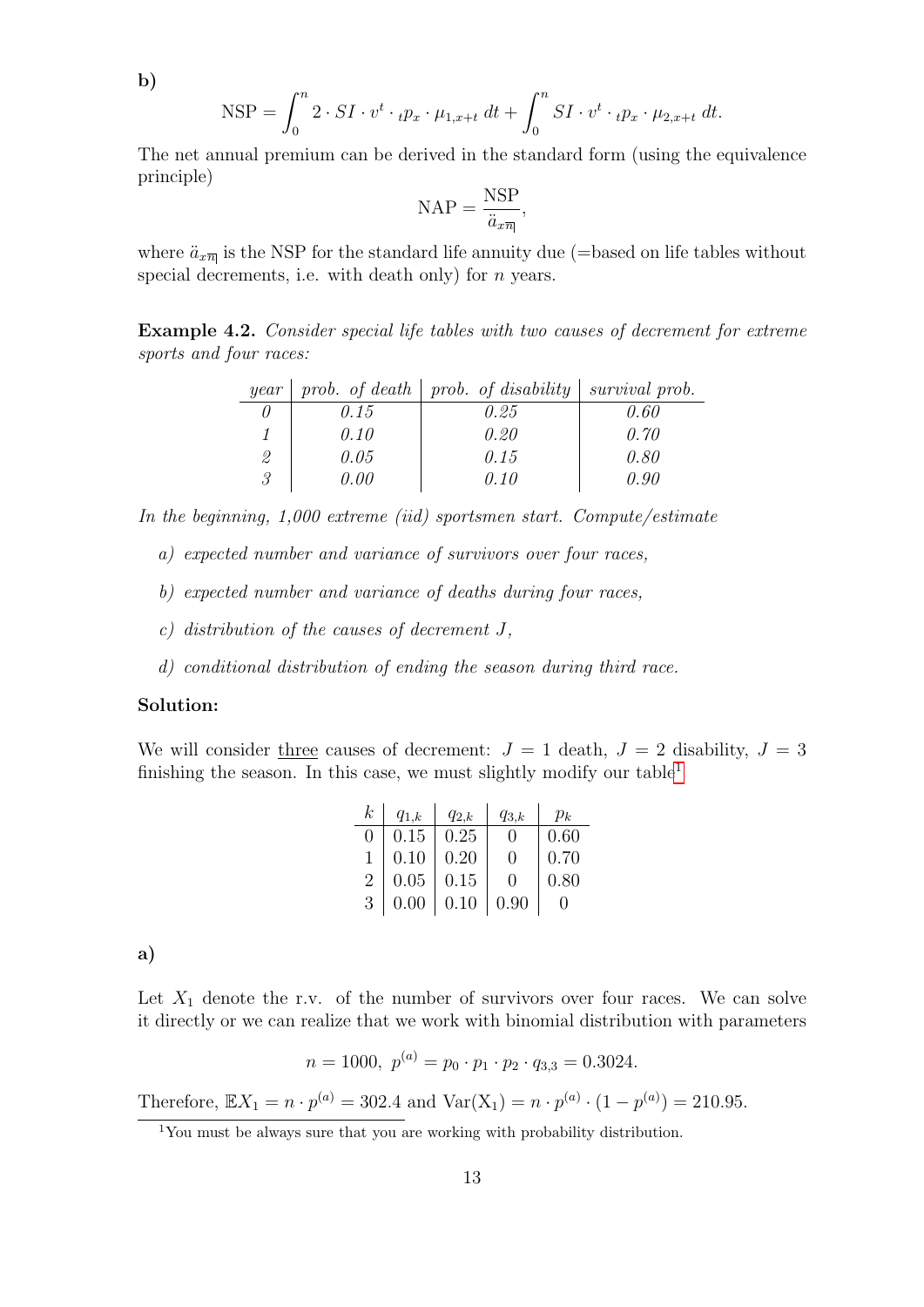$$
n = 1000, \ p^{(b)} = q_{1,0} + p_0 \cdot q_{1,1} + p_0 \cdot p_1 \cdot q_{1,2} + p_0 \cdot p_1 \cdot p_2 \cdot q_{1,3} = 0.231.
$$

Hence,  $\mathbb{E}X_2 = n \cdot p^{(b)} = 231$  and  $\text{Var}(X_2) = n \cdot p^{(b)} \cdot (1 - p^{(b)}) = 177,64$ .

$$
\mathbf{c})
$$

b)

We have already some of the marginal probabilities, namely  $P(J = 1) = p^{(b)}$  and  $P(J=3)=p^{(a)}$ . Therefore,

$$
P(J = 2) = 1 - p^{(a)} - p^{(b)} = q_{2,0} + p_0 \cdot q_{2,1} + p_0 \cdot p_1 \cdot q_{2,2} + p_0 \cdot p_1 \cdot p_2 \cdot q_{2,3} = 0.4666.
$$
  
**d**)

In general, we can derive the conditional probabilities as

$$
P(J = j | K = k) = \frac{P(J = j, K = k)}{P(K = k)} = \frac{k p_x \cdot q_{j,x+k}}{k p_x \cdot q_{x+k}} = \frac{q_{j,x+k}}{q_{x+k}}
$$

.

Thus, in our case we have

$$
P(J = 1|K = 2) = \frac{q_{1,2}}{q_2} = \frac{0.05}{0.20} = 0.25,
$$
  
\n
$$
P(J = 2|K = 2) = \frac{q_{2,2}}{q_2} = \frac{0.15}{0.20} = 0.75,
$$
  
\n
$$
P(J = 3|K = 2) = \frac{q_{3,2}}{q_2} = \frac{0}{0.20} = 0.
$$

**Example 4.3.** Pension plan for employees: Consider a person at age  $x = 30$  and the following insurance:

- In the case of death in the original employment, there is a single payment of 5 mil. CZK to a beneficiary at the end of the year of death.
- If the employee stays with the same employer up to 70 years, he/she is entitled an annuity with annual payment 300times number of years in employment.
- if the employee leaves before reaching the age of 70, he/she is entitled an annuity with annual payment 300times number of finished years in employment with payments starting at the age of 70.

Define a proper probabilistic model and derive a formula for the net single premium.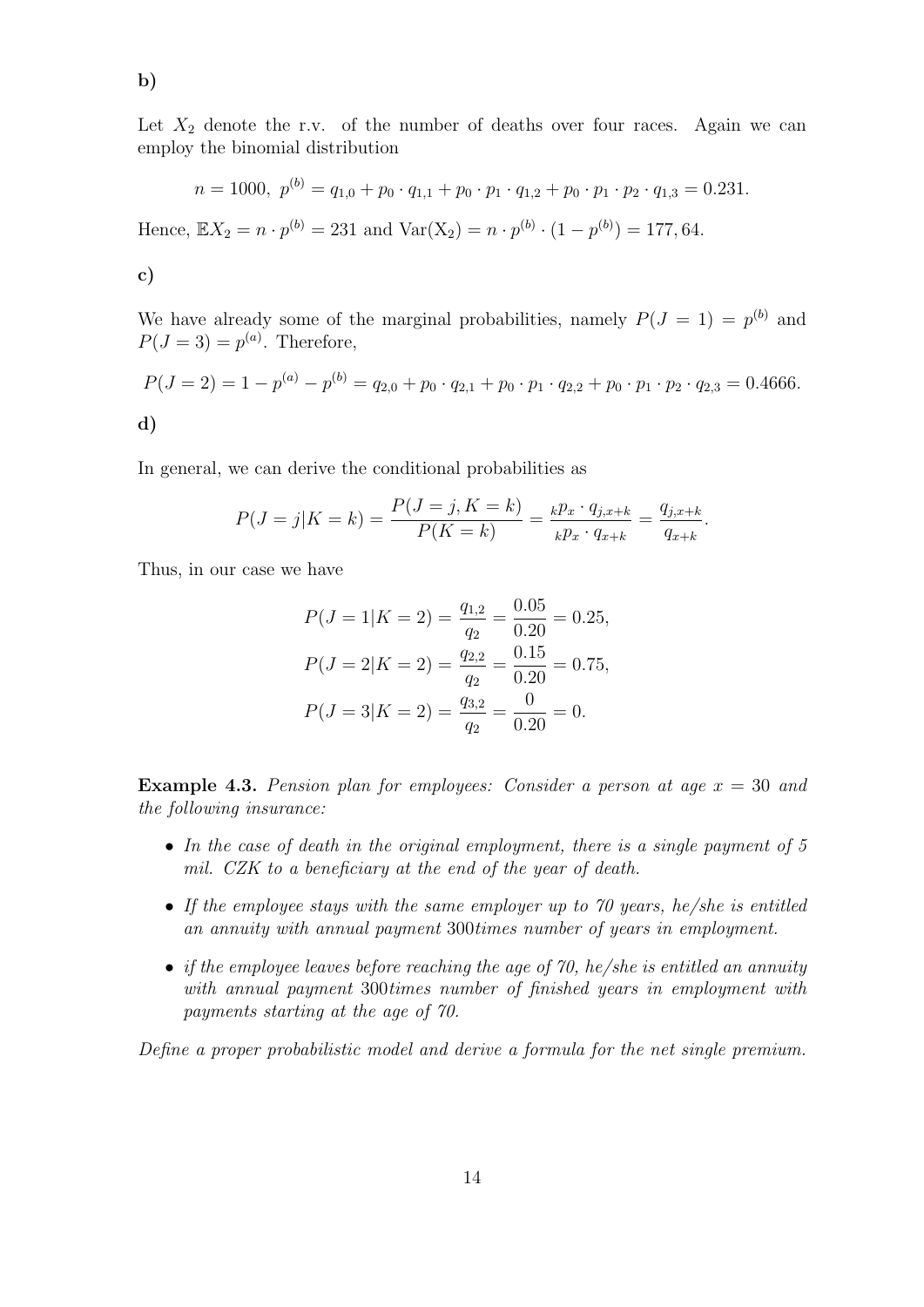# Solution:

We can consider two causes of decrement:  $J = 1$  death,  $J = 2$  leaving the employer, i.e.,  $m = 2$ . We can use slightly generalized formula for the net single premium (inspired by the general formula for net premium reserve at time 0, i.e. by  $_0V_x$ ):

NSP = 
$$
\sum_{j=1}^{m} \sum_{k=0}^{\infty} c_{j,k+1} \cdot v^{k+1} \cdot {}_{k}p_{x} \cdot q_{j,x+k} - \sum_{k=0}^{\infty} \pi_{k} \cdot v^{k} \cdot {}_{k}p_{x}.
$$

In our case, we set

• 
$$
c_{1,k+1} = \begin{cases} 5 \cdot 10^6, & k = 0, ..., 39, \\ 0, & k \ge 40, \end{cases}
$$
  
\n•  $c_{2,k+1} = \begin{cases} 300 \cdot k \cdot {}_{40-k-1} \vec{a}_{x+k+1}, & k = 0, ..., 39, \\ 0, & k \ge 40, \end{cases}$   
\n•  $\pi_k = \begin{cases} -300 \cdot 40 \cdot \vec{a}_{x+40}, & k = 40, \\ 0, & \text{otherwise.} \end{cases}$ 

It is important to realize that the NSP for the annuities are based on the standard life tables  $(=$  with the cause of decrement death only).

We can consider also the third cause of decrement  $J = 3$  for staying with the original employer up to 70 years, but the situation is then much more difficult. You must be very careful with the definition of the probability distribution, compare with Example [4.2.](#page-12-1)

**Example 4.4.** Consider a person at age  $x = 30$  and the following insurance valid until reaching the age of 65:

In the case of death, there is a single payment of 5 mil. CZK at the end of the year of death. In the case of disability, an annuity of 0.5 mil. CZK is paid until reaching the age 65 and then it is increased by 50 thousands CZK every year until the death. However, the payment in the case of death is not further valid.

Define a proper probabilistic model and derive a formula for the net single premium. Solution:

We can consider two causes of decrements:  $J = 1$  death, and  $J = 2$  disability, i.e.  $m = 2$ . Using the general formula, we can set

\n- \n
$$
c_{1,k+1} =\n \begin{cases}\n 5 \cdot 10^6, & k = 0, \ldots, 34, \\
 0, & \text{otherwise,}\n \end{cases}
$$
\n
\n- \n
$$
c_{2,k+1} =\n \begin{cases}\n 0.5 \cdot 10^6 \cdot \ddot{a}_{x+k+1} + 5 \cdot 10^4 \cdot 35 - k - 1 & |(I\ddot{a})_{x+k+1}, & k = 0, \ldots, 34, \\
 0, & \text{otherwise,}\n \end{cases}
$$
\n
\n- \n
$$
\pi_k = 0 \text{ for all } k.
$$
\n
\n

The NSP for the annuities are based on the standard life tables (= with the cause of decrement death only).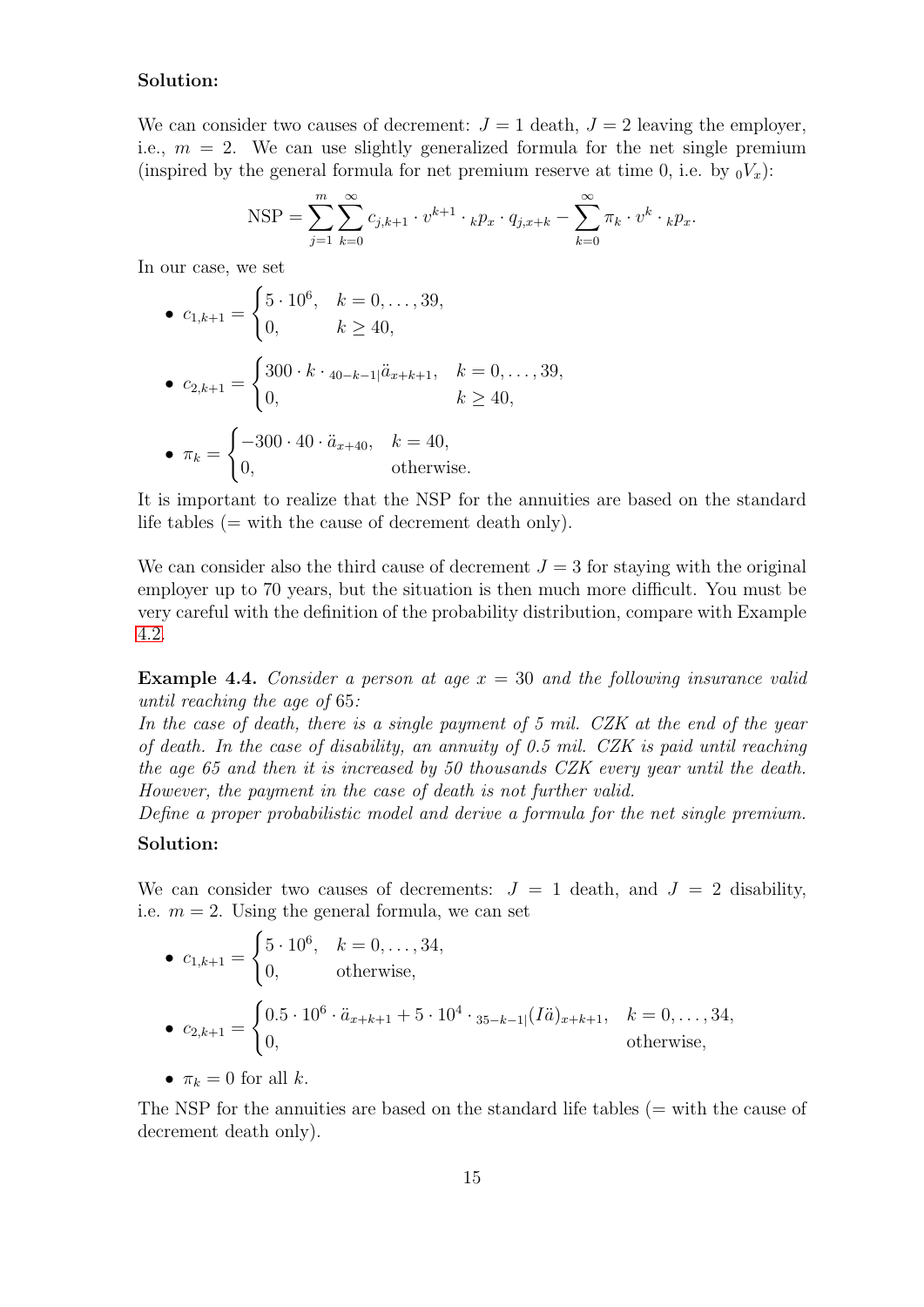# 5 Construction of life tables with multiple decrements

When we want to prepare a new life insurance product based on multiple decrements, we must construct suitable life tables (with all considered causes of decrement). However, very often the causes of decrements are parametrized separately. Then, our goal is to mix them. You can find the proper way below.

Consider (continuous) compound model with one decrement where we consider only one cause of decrement. Then, the probability of surviving over time  $t$  without observing the cause of decrement  $i$  is

$$
{}_tp'_{j,x} = \exp\left\{-\int_0^t \mu_{j,x+s} ds\right\},\,
$$

and we set

$$
_t q'_{j,x} = 1 - _t p'_{j,x}.
$$

Example 5.1. Show that

- a)  $tp_x \leq tp'_{j,x}$ ,
- b)  $_tq_x \geq tq'_{j,x}$ ,
- c)  $_tq_{j,x} \leq tq'_{j,x}$ .

Solution:

a)

$$
{}_tp_x = \exp\left\{-\int_0^t \mu_{x+s} ds\right\}
$$
  
= 
$$
\exp\left\{-\int_0^t \sum_{j=1}^m \mu_{j,x+s} ds\right\}
$$
  
= 
$$
\prod_{j=1}^m \exp\left\{-\int_0^t \mu_{j,x+s} ds\right\}
$$
  
= 
$$
\prod_{j=1}^m {}_tp'_{j,x}.
$$

Since  ${}_tp'_{j,x} \in (0,1)$  for all j, we obtain the inequality.

b)

It is a consequence of a) if we realize that  $_t q_x = 1 - t p_x$  and  $_t q'_{j,x} = 1 - t p'_{j,x}$ .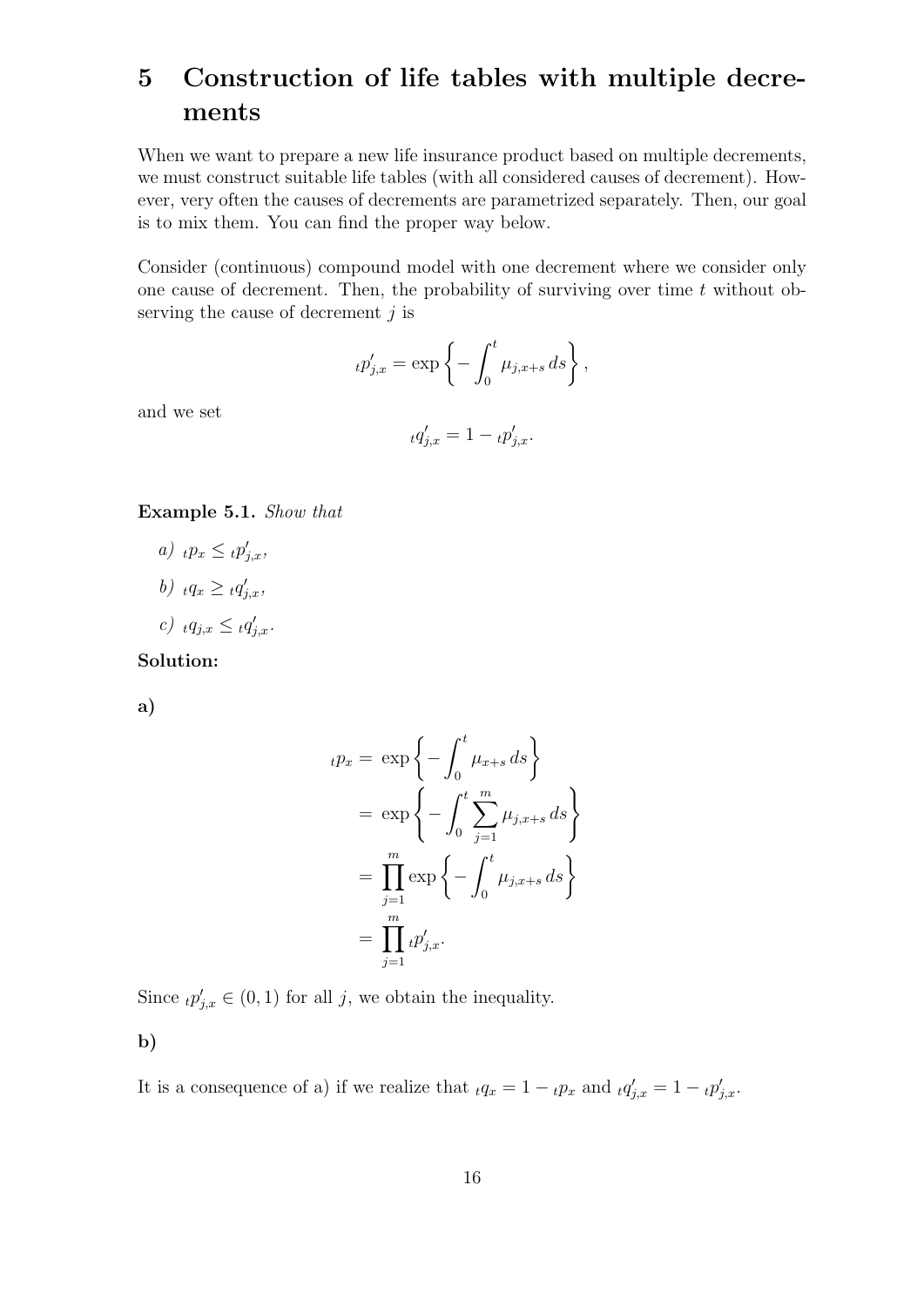c)

It is again a consequence of a) if we realize

$$
_t q_{j,x} = \int_0^t s p_x \cdot \mu_{j,x+s} \, ds \le \int_0^t s p'_{j,x} \cdot \mu_{j,x+s} \, ds = _t q'_{j,x}.
$$

Example 5.2. Under the assumption of linearity for each cause of decrement, i.e.,

$$
_uq'_{j,x} = u \cdot q'_{j,x}, \ u \in (0,1),
$$

derive an exact relation between  $q_{j,x}$  and  $q'_{j,x}$ .

Solution:

$$
q'_{j,x} = 1 - p'_{j,x}
$$
  
= 1 - exp  $\left\{-\int_0^1 \mu_{j,x+u} du\right\}$ 

with the use of the ass. of linearity :  $\mu_{j,x+u} =$  $q_{j,x}$  $1 - u q_x$ 

$$
= 1 - \exp \left\{-q_{j,x} \cdot \int_0^1 \frac{1}{1 - u q_x} du \right\}
$$
  
= 1 - \exp \left\{-q\_{j,x} \cdot \left[\frac{-1}{q\_x} \cdot \ln(1 - u q\_x)\right]\_0^1\right\}  
= 1 - \exp \left\{\frac{q\_{j,x}}{q\_x} \cdot \ln(1 - q\_x)\right\}  
= 1 - (1 - q\_x)^{\frac{q\_{j,x}}{q\_x}}.

Then, we can express

$$
q_{j,x} = q_x \cdot \frac{\ln(1 - q'_{j,x})}{\ln(1 - q_x)} = q_x \cdot \frac{\ln p'_{j,x}}{\ln p_x}.
$$

Example 5.3. Under the assumption of constant force of decrement for each cause, *i.e.*  $\mu_{j,x+u} = \mu_{j,x+\frac{1}{2}}, u \in (0,1)$ , derive an exact relation between  $q_{j,x}$  and  $q'_{j,x}$ .

# Solution:

The assumption stays valid also for the aggregate force of decrement, i.e.,  $\mu_{x+u}$  =  $\mu_{x+\frac{1}{2}}, u \in (0,1).$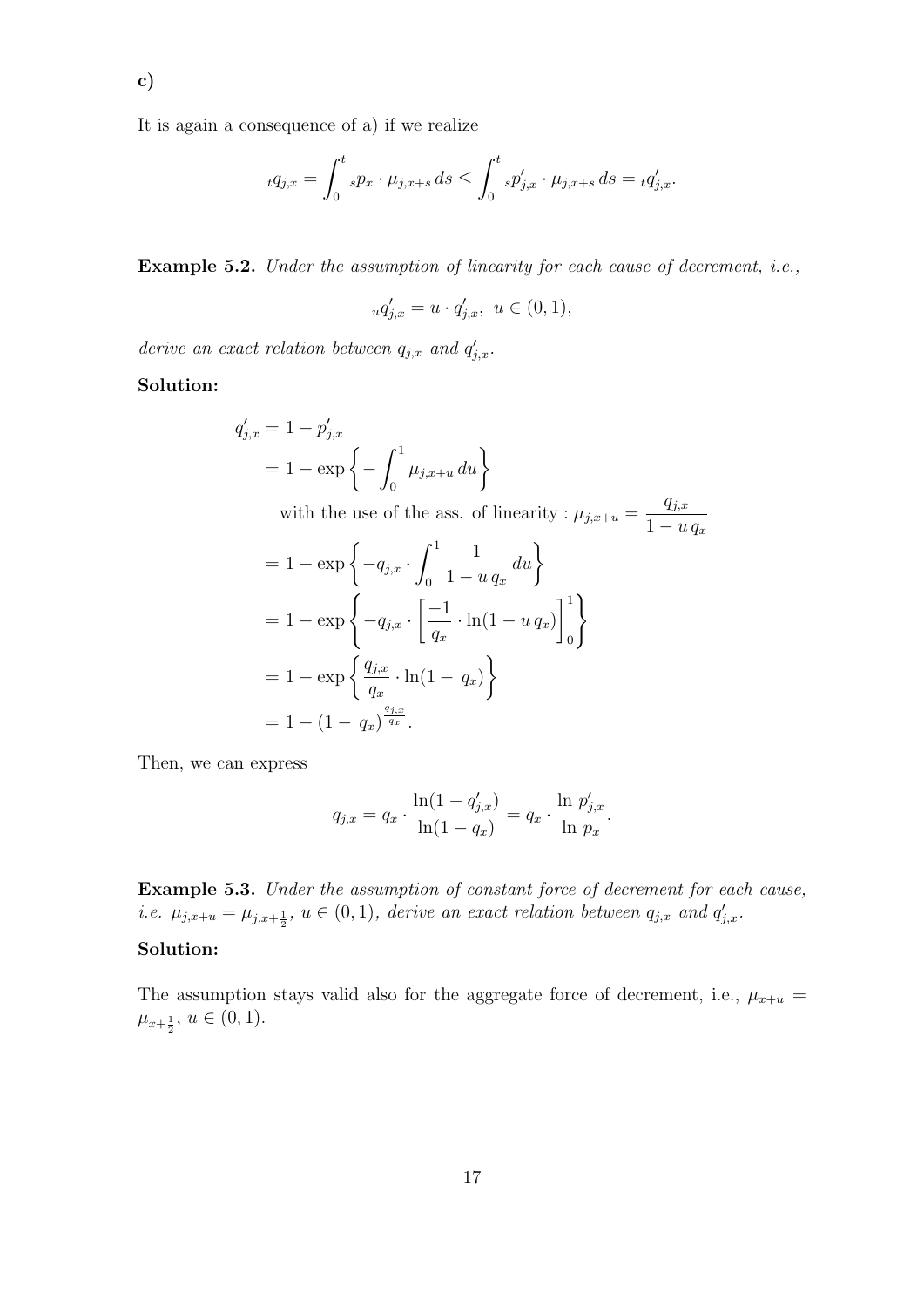Then

$$
q_{j,x} = \int_0^1 u p_x \cdot \mu_{j,x+u} du
$$
  
= 
$$
\int_0^1 u p_x \cdot \mu_{j,x+\frac{1}{2}} du
$$
  
= 
$$
\frac{\mu_{j,x+\frac{1}{2}}}{\mu_{x+\frac{1}{2}}} \cdot \int_0^1 u p_x \cdot \mu_{x+\frac{1}{2}} du
$$
  
= 
$$
\frac{\mu_{j,x+\frac{1}{2}}}{\mu_{x+\frac{1}{2}}} \cdot \int_0^1 u p_x \cdot \mu_{x+u} du
$$
  
= 
$$
\frac{\mu_{j,x+\frac{1}{2}}}{\mu_{x+\frac{1}{2}}} \cdot q_x.
$$

Moreover, under our assumption

$$
p'_{j,x} = \exp\left\{-\int_0^1 \mu_{j,x+u} du\right\} = \exp\left\{-\mu_{j,x+\frac{1}{2}}\right\},
$$
  

$$
p_x = \exp\left\{-\int_0^1 \mu_{x+u} du\right\} = \exp\left\{-\mu_{x+\frac{1}{2}}\right\},
$$

i.e., we get the ratio

$$
\frac{\mu_{j,x+\frac{1}{2}}}{\mu_{x+\frac{1}{2}}} = \frac{-\ln p'_{j,x}}{-\ln p_x}.
$$

Thus, we get the same formula as in the previous example

$$
q_{j,x} = q_x \cdot \frac{\ln(1 - q'_{j,x})}{\ln(1 - q_x)} = q_x \cdot \frac{\ln p'_{j,x}}{\ln p_x}.
$$

We can summarize the construction of multiple decrement life tables from  $m$  compound models with one decrement:

- 1. Compute  $q'_{j,x}$  and  $p'_{j,x} = 1 q'_{j,x}$  for all j.
- 2. Derive

$$
p_x = \prod_{j=1}^m p'_{j,x}
$$
 and  $q_x = 1 - p_x$ .

3. Apply the formula

$$
q_{j,x} = q_x \cdot \frac{\ln p'_{j,x}}{\ln p_x}.
$$

Example 5.4. Using the above introduced approach, construct the multiple decrement life table with  $m = 3$  given the following compound models with one decrement:

$$
\begin{array}{c|ccccc} x & q_{1,x}' & q_{2,x}' & q_{3,x}' \\ \hline 25 & 0.020 & 0.030 & 0.200 \\ 26 & 0.022 & 0.034 & 0.100 \\ 27 & 0.028 & 0.040 & 0.120 \\ \end{array}
$$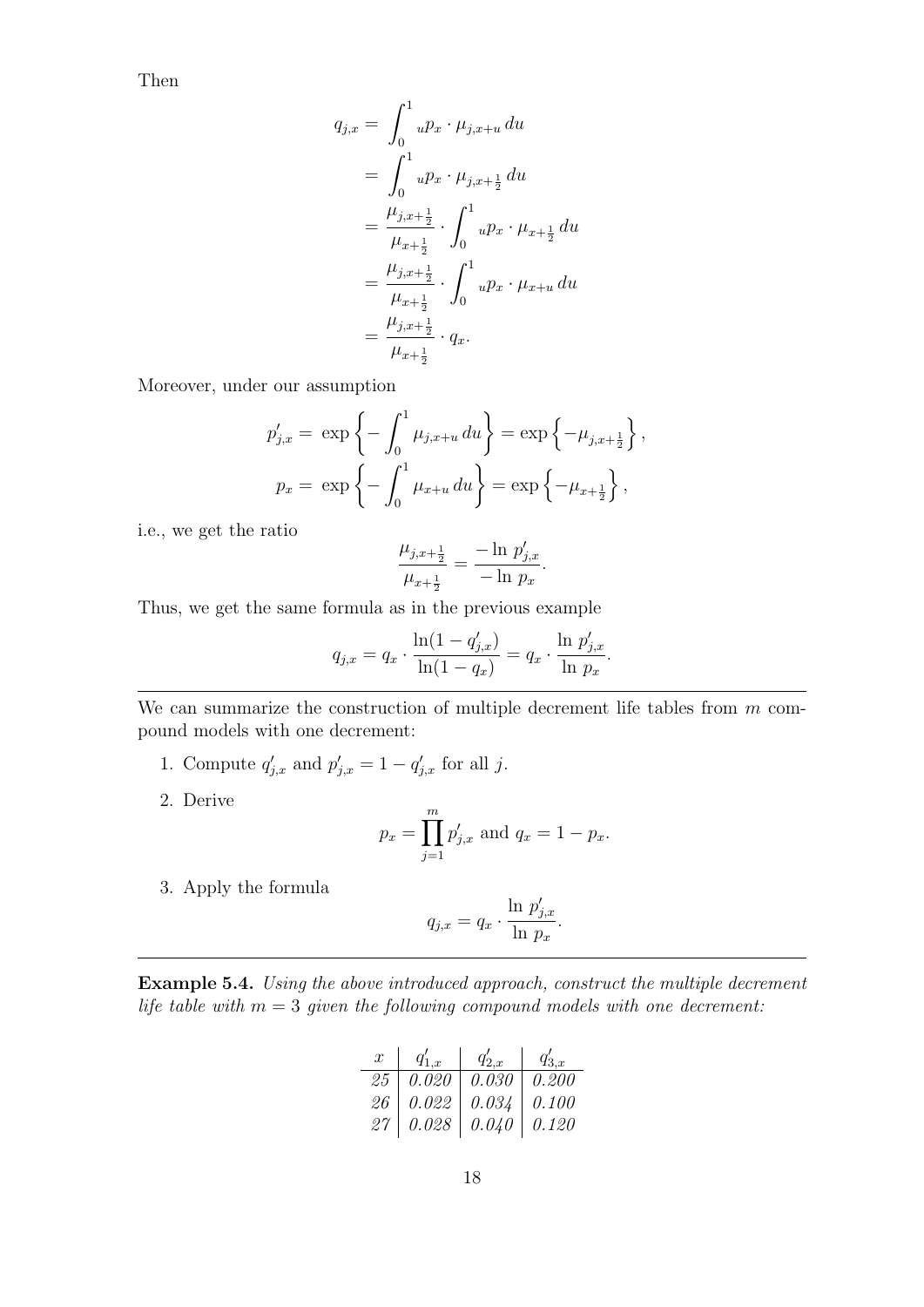# Solution: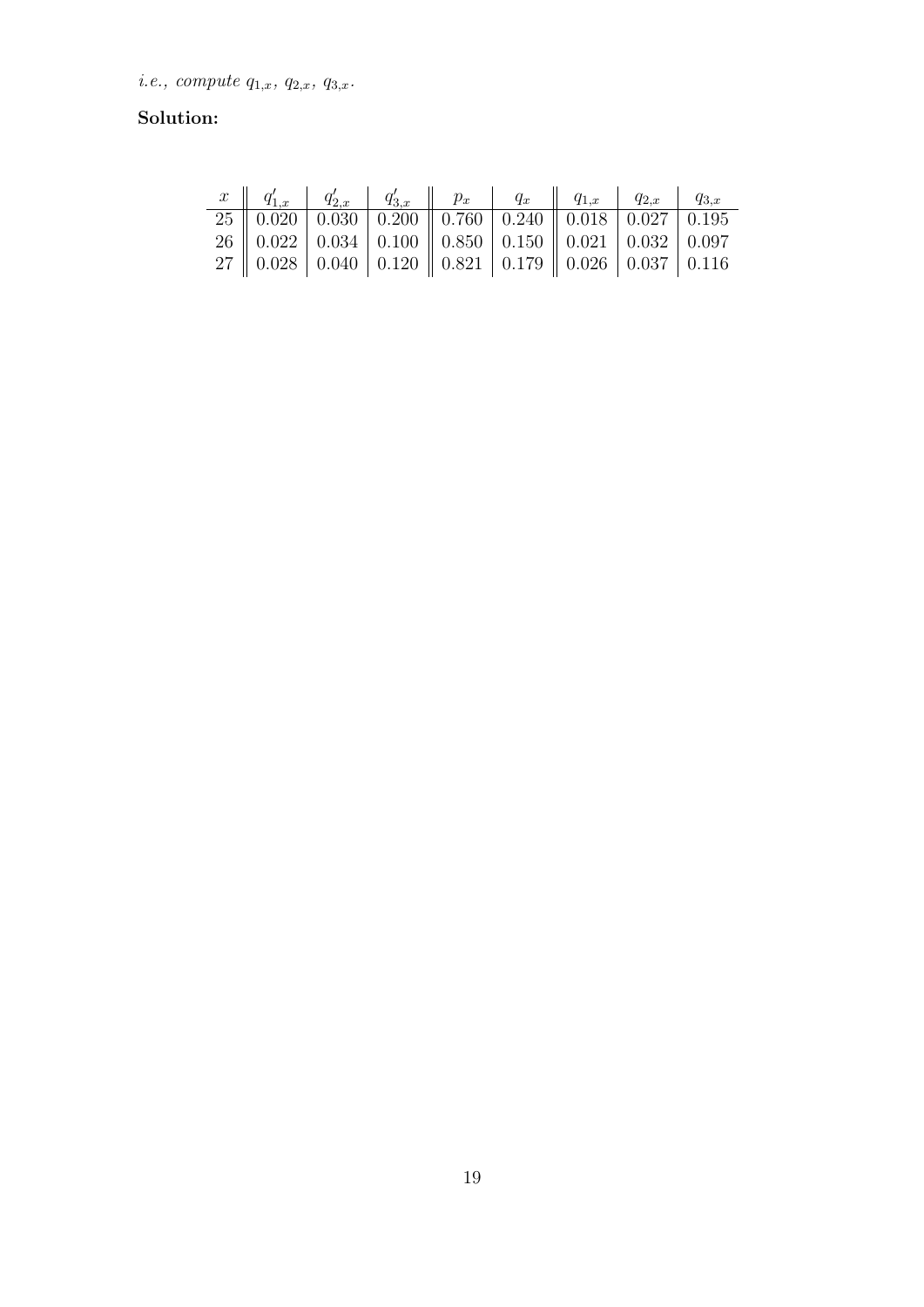# 6 Multiple Life Insurance

We consider m independent<sup>[2](#page-19-0)</sup> lives with (random) future lifetimes

$$
T_1:=T_{x_1},\ \ldots,\ T_m:=T_{x_m}.
$$

Notation

- Joint-life status
	- status  $u = x_1 : x_2 : \cdots : x_m =$ all m participating lives survive,
	- failure time

$$
T(u)=\min\{T_1,\ldots,T_m\},
$$

– survival probability

$$
t p_{x_1:x_2:\dots:x_m} = P(T(u) > t) = \prod_{k=1}^m P(T_k > t) = \prod_{k=1}^m t p_{x_k},
$$

and

$$
tq_{x_1:x_2:\cdots:x_m} = 1 - t p_{x_1:x_2:\cdots:x_m}.
$$

Under independence, we set

$$
l_{x_1:x_2:\cdots:x_m} = \prod_{k=1}^m l_{x_k}, \ d_{x_1:x_2:\cdots:x_m} = l_{x_1:x_2:\cdots:x_m} - l_{x_1+1:x_2+1:\cdots:x_m+1}.
$$

Then

$$
t p_{x_1:x_2:\cdots:x_m} = \frac{l_{x_1+t:x_2+t:\cdots:x_m+t}}{l_{x_1:x_2:\cdots:x_m}}.
$$

- Last-survivor status
	- status  $u = \overline{x_1 : x_2 : \cdots : x_m} =$  at least one of the *m* lives survives,
	- failure time

$$
T(u) = \max\{T_1,\ldots,T_m\},\
$$

– survival probability

$$
{}_{t}p_{\overline{x_{1}:x_{2}:...:x_{m}}} = P(T(u) > t) = S_{1}^{t} - S_{2}^{t} + \cdots + (1)^{m-1} \cdot S_{m}^{t},
$$

where

$$
S_k^t = \sum_{(j_1,\ldots,j_k)\subset\{1,\ldots,m\}} t p_{x_{j_1}:x_{j_2}:\cdots:x_{j_k}},
$$

and

$$
tq_{\overline{x_1:x_2:\cdots:x_m}} = 1 - t p_{\overline{x_1:x_2:\cdots:x_m}}.
$$

<span id="page-19-0"></span> $2$ The independence is quite questionable assumption, especially when we consider a family insurance. There are several approaches how to elaborate the dependence, e.g., copula functions or conditional forces of mortality.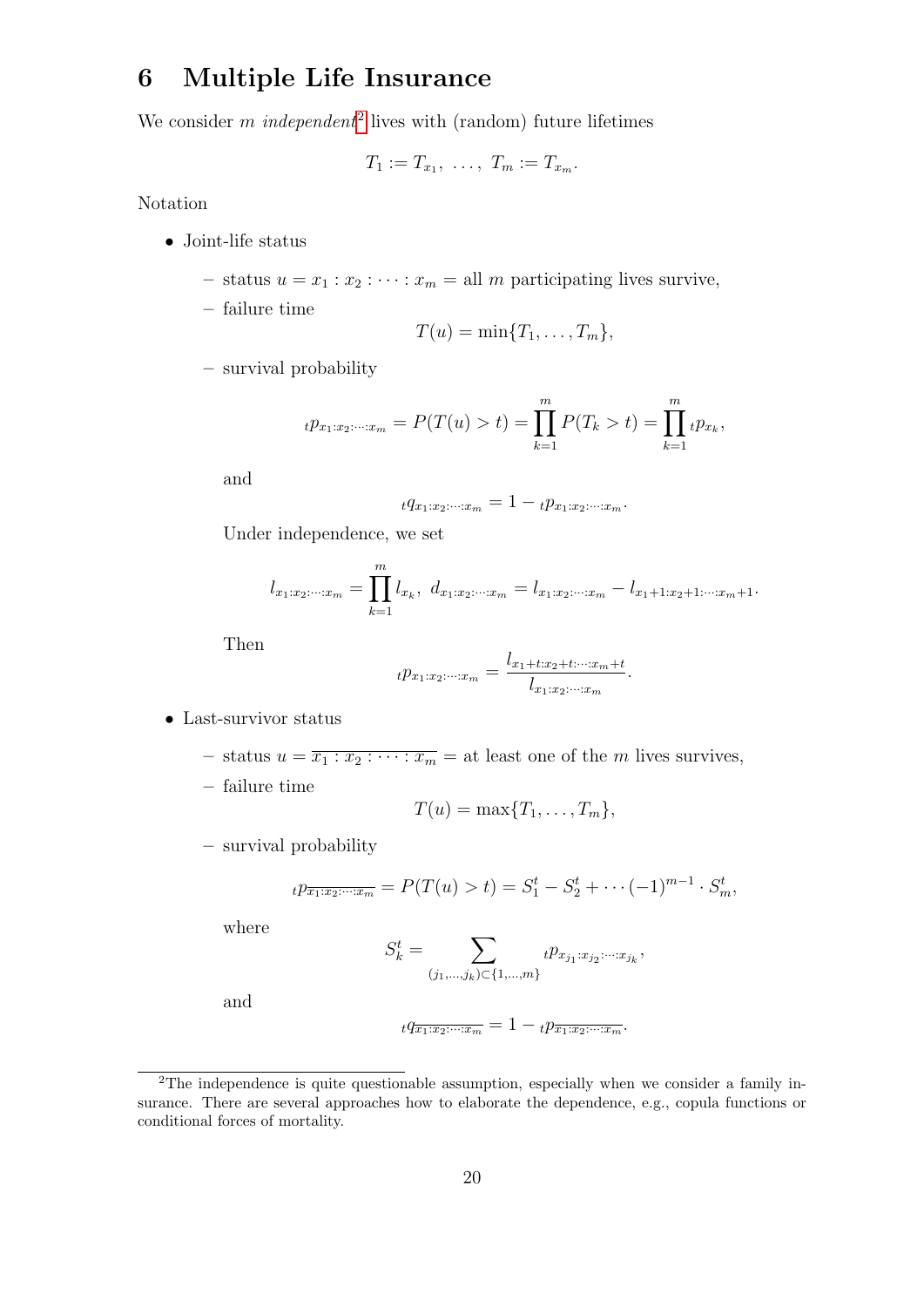Example 6.1. Consider the following insurances for a pair of independent lifes at ages x and y:

- a) joint-life whole life insurance payable on the first death,
- b) joint-life life annuity-due.
- c) joint-life life annuity-due for n years.

Derive a reasonable generalization of the commutation functions which enable you to simplify the computation of the net single premiums.

# Solution:

a)

Under the independence of lifes

$$
A_{x:y} = \sum_{k=0}^{\infty} v^{k+1} \cdot {}_{k}p_{x:y} \cdot q_{x+k:y+k}
$$
  
= 
$$
\sum_{k=0}^{\infty} v^{k+1} \cdot \frac{l_{x+k:y+k}}{l_{x:y}} \cdot \frac{d_{x+k:y+k}}{l_{x+k:y+k}}
$$
  
= 
$$
\sum_{k=0}^{\infty} \frac{v^{f(x+k+1,y+k+1)}}{v^{f(x,y)}} \cdot \frac{d_{x+k:y+k}}{l_{x:y}}.
$$

There are several possible choices of  $f$ :

$$
f(x,y) = \frac{x+y}{2}
$$
,  $f(x,y) = \max\{x,y\}$ ,  $f(x,y) = \min\{x,y\}$ .

On the other hand, it is not possible to use simple sum of the ages as  $f$ , because we need a transformation which preserves  $v^k$ . So, if we define the commutation functions as

$$
C_{x:y} = v^{f(x+1,y+1)} \cdot d_{x:y}, \qquad D_{x:y} = v^{f(x,y)} \cdot l_{x:y},
$$
  

$$
M_{x:y} = \sum_{k=0}^{\infty} C_{x+k:y+k}, \qquad N_{x:y} = \sum_{k=0}^{\infty} D_{x+k:y+k},
$$
  

$$
R_{x:y} = \sum_{k=0}^{\infty} M_{x+k:y+k}, \qquad S_{x:y} = \sum_{k=0}^{\infty} N_{x+k:y+k},
$$

we can get the standard expression for NSP

$$
A_{x:y} = \sum_{k=0}^{\infty} \frac{C_{x+k:y+k}}{D_{x:y}} = \frac{M_{x:y}}{D_{x:y}}.
$$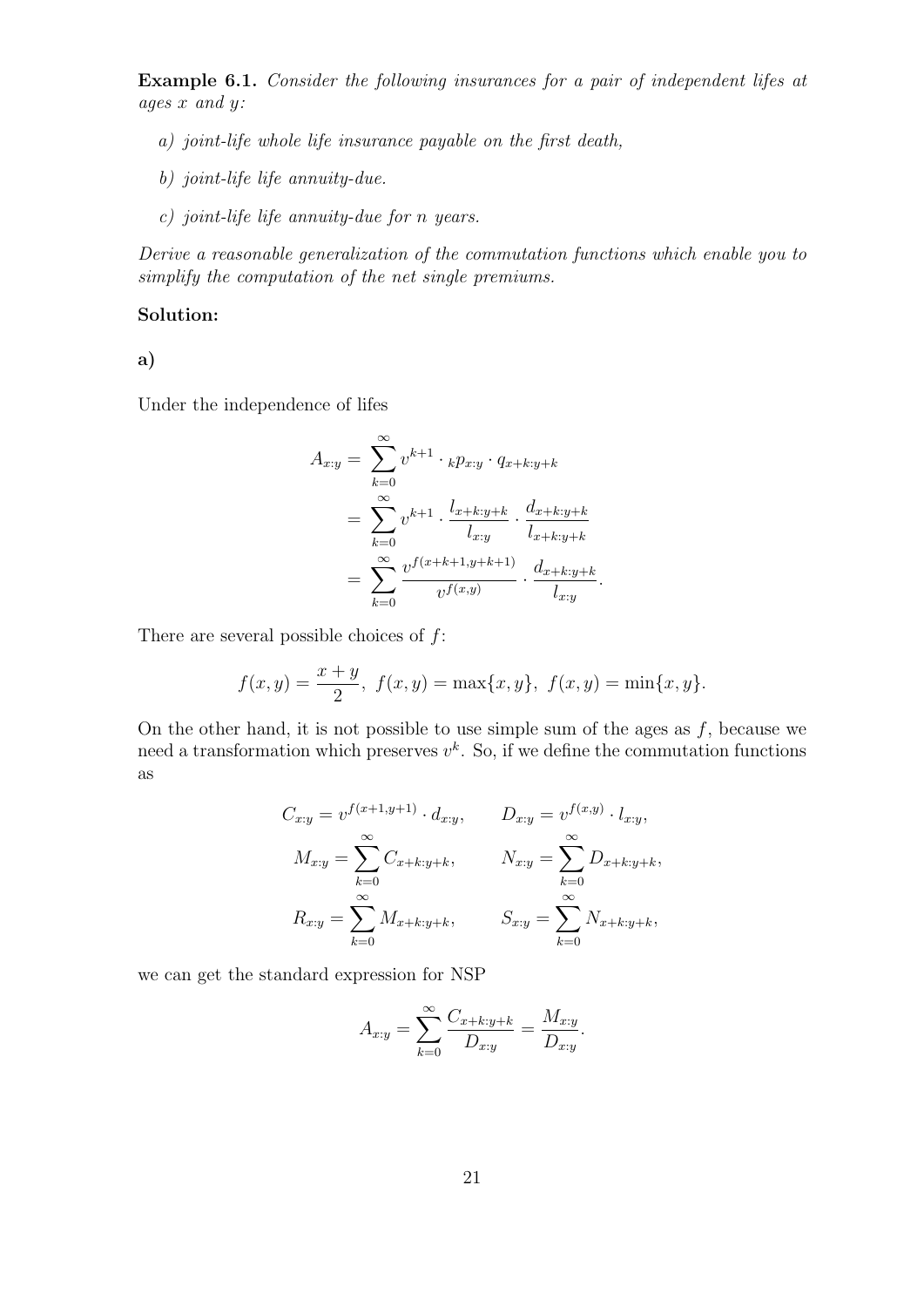For the life annuity-due, we obtain

$$
\ddot{a}_{x:y} = \sum_{k=0}^{\infty} v^k \cdot {}_{k}p_{x:y} \n= \sum_{k=0}^{\infty} v^k \cdot \frac{l_{x+k:y+k}}{l_{x:y}} \n= \sum_{k=0}^{\infty} \frac{v^{f(x+k,y+k)}}{v^{f(x,y)}} \cdot \frac{l_{x+k:y+k}}{l_{x:y}} \n= \sum_{k=0}^{\infty} \frac{D_{x+k:y+k}}{D_{x:y}} = \frac{N_{x:y}}{D_{x:y}}.
$$

c)

For the life annuity-due for  $n$  years, we have

$$
\ddot{a}_{x:y\overline{n}|} = \sum_{k=0}^{n-1} v^k \cdot {}_{k}p_{x:y} \n= \sum_{k=0}^{n-1} \frac{D_{x+k:y+k}}{D_{x:y}} = \frac{N_{x:y} - N_{x+n:y+n}}{D_{x:y}}.
$$

#### Remark

The generalization of the commutation functions to  $m$  lifes is straightforward, e.g.,

$$
C_{x_1:x_2:\dots:x_m} = v^{f(x_1+1,\dots,x_m+1)} \cdot d_{x_1:x_2:\dots:x_m} \quad ; \quad D_{x_1:x_2:\dots:x_m} = v^{f(x_1,\dots,x_m)} \cdot l_{x_1:x_2:\dots:x_m},
$$

where

$$
f(x_1,\ldots,x_m)=\frac{\sum_{k=1}^m x_k}{m},
$$

or

$$
f(x_1,\ldots,x_m)=\max\{x_1,\ldots,x_m\},\,
$$

or

$$
f(x_1,\ldots,x_m)=\min\{x_1,\ldots,x_m\}.
$$

Note that also the relations between CF which we know from the univariate case are valid, e.g.,

$$
M_{x:y} = D_{x:y} - d \cdot N_{x:y}.
$$

Example 6.2. Verify that

$$
A_{x:y} = 1 - d \cdot \ddot{a}_{x:y},
$$
  

$$
A_{\overline{x:y}} = 1 - d \cdot \ddot{a}_{\overline{x:y}}.
$$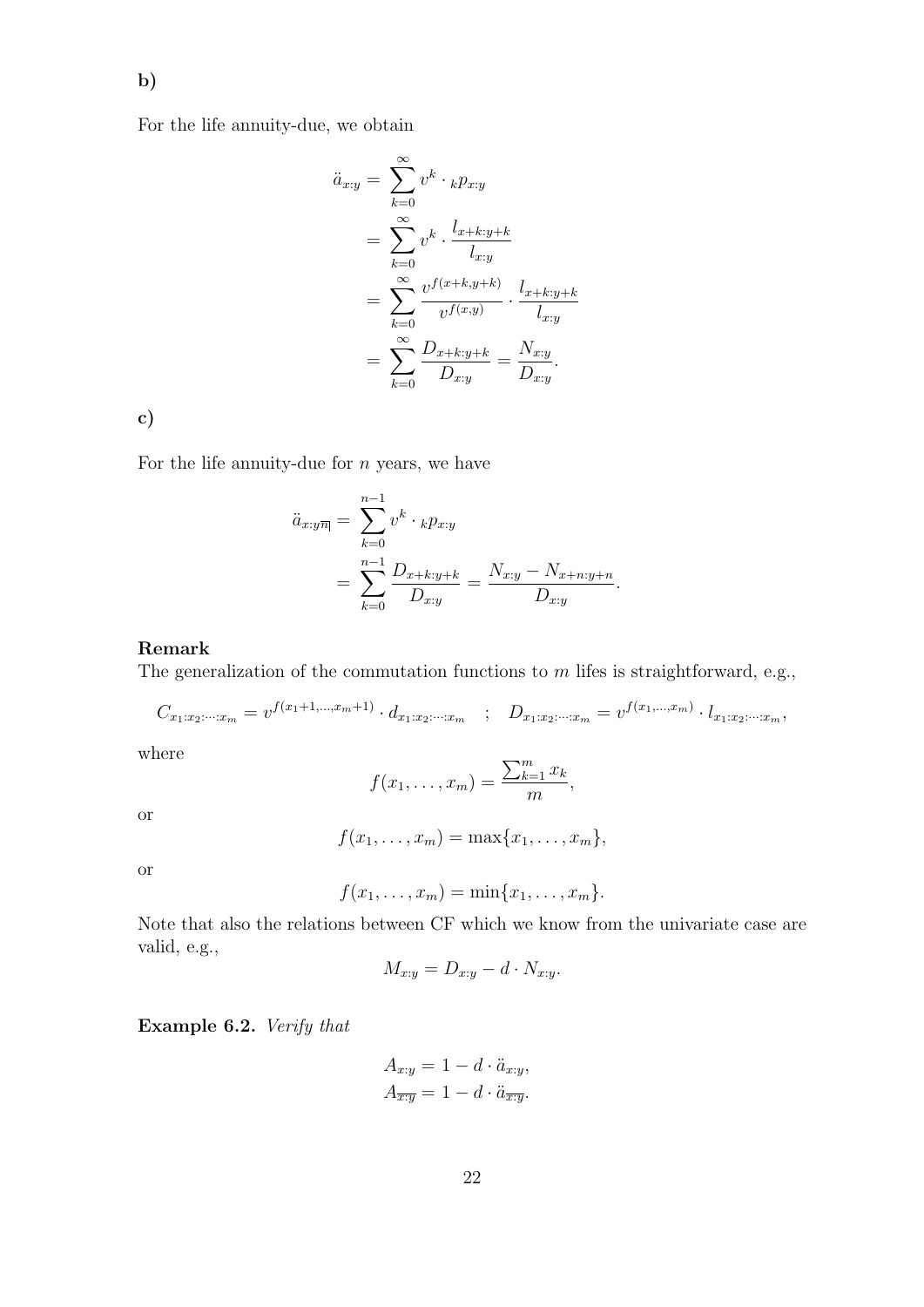# Solution:

One possibility is to use the following identity

$$
1 + v + \dots + v^{K} = \frac{1 - v^{K+1}}{1 - v},
$$

and compute the expected value with respect to one of the following distribution of curtate future lifetime K:

$$
P(K = k) = {}_{k}p_{x:y} \cdot q_{x+k:y+k},
$$

or

$$
P(K = k) = {}_{k}p_{\overline{x:y}} \cdot q_{\overline{x+k:y+k}}.
$$

Other possibilities are a direct derivation using the formula for the net single premiums, or using the relations between the commutation functions.

Example 6.3. Consider the following insurances for a pair of independent lifes at ages x and y:

- a) last-survival life annuity-due.
- b) last-survival whole life insurance payable on the last death,

Using the above introduced commutation functions derive the net single premiums. Solution:

a)

$$
\ddot{a}_{\overline{x}:\overline{y}} = \sum_{k=0}^{\infty} v^k \cdot {}_{k}p_{\overline{x}:\overline{y}}
$$
\n
$$
= \sum_{k=0}^{\infty} v^k \cdot ({}_{k}p_x + {}_{k}p_y - {}_{k}p_{x:y})
$$
\n
$$
= \sum_{k=0}^{\infty} v^k \cdot {}_{k}p_x + \sum_{k=0}^{\infty} v^k \cdot {}_{k}p_y - \sum_{k=0}^{\infty} v^k \cdot {}_{k}p_{x:y}
$$
\n
$$
= \frac{N_x}{D_x} + \frac{N_y}{D_y} - \frac{N_{x:y}}{D_{x:y}}.
$$

b)

We can use the previous example to get

$$
\ddot{A}_{\overline{x}:\overline{y}} = 1 - d \ddot{a}_{\overline{x}:\overline{y}} \n= 1 + 1 - 1 - d \cdot \left( \frac{N_x}{D_x} + \frac{N_y}{D_y} - \frac{N_{x} \cdot y}{D_{x} \cdot y} \right) \n= \frac{D_x - d N_x}{D_x} + \frac{D_y - d N_y}{D_y} - \frac{D_{x} \cdot y - d N_{x} \cdot y}{D_{x} \cdot y} \n= \frac{M_x}{D_x} + \frac{M_y}{D_y} - \frac{M_{x} \cdot y}{D_{x} \cdot y}.
$$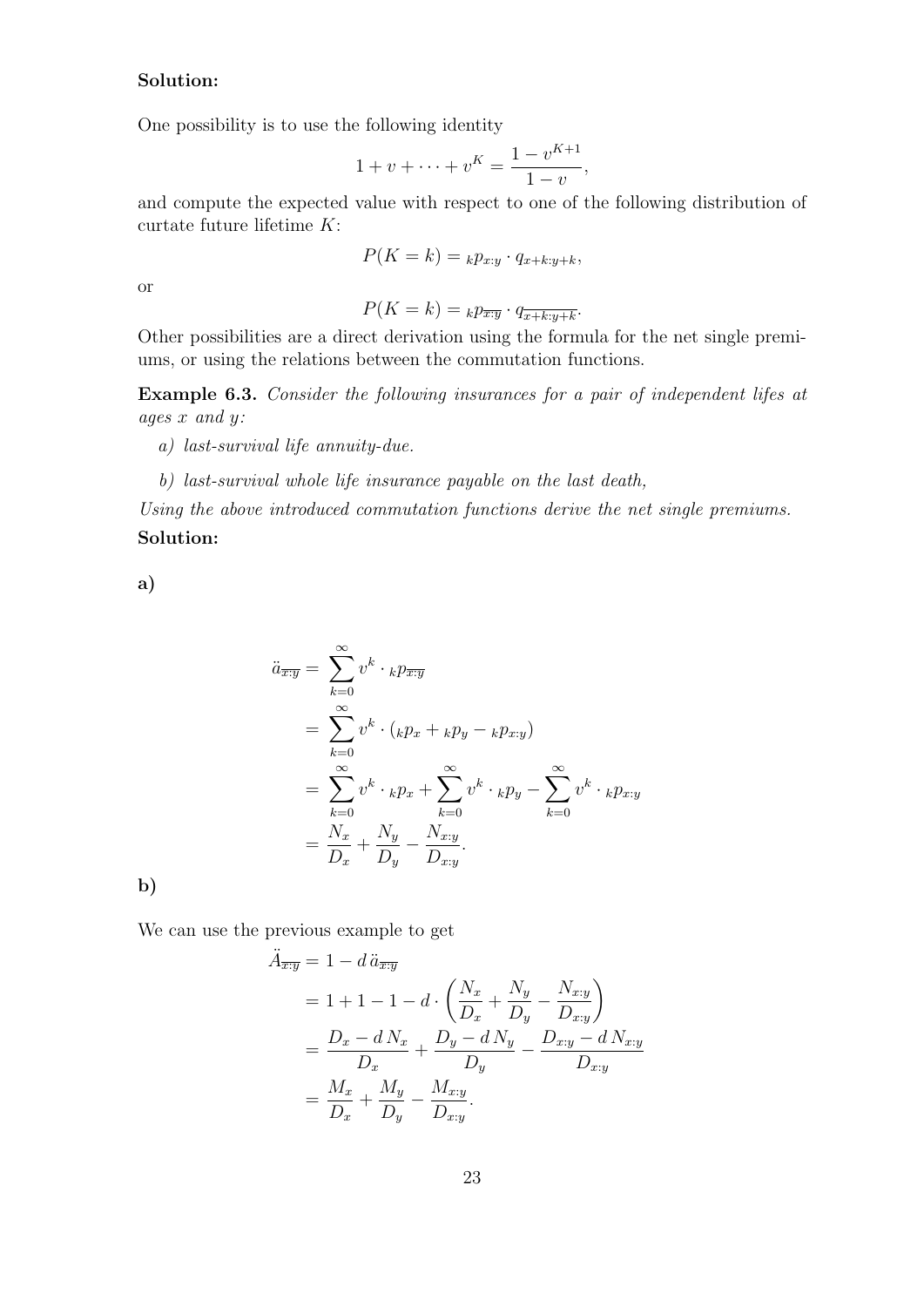# Example 6.4. Consider

- a) widow's annuity-due (asymmetric) payment stream of rate 1 starts at the death of husband  $x$  and terminates at the death of wife  $y$ .
- b) widow's and widower's annuity-due (symmetric) payment stream starts at the death of husband x or wife y and terminates at the death of wife y or husband x.
- c) orphan's annuity-due payment stream starts at the death of parents  $x, y$  and terminates at the death of child z or by reaching the age of 18.

### Solution:

a)

Denote by  $u$  the status when wife is living and husband died

$$
_kp_u^{(a)} = _kp_y \cdot (1 - _kp_x).
$$

Then

$$
\ddot{a}_u^{(a)} = \sum_{k=0}^{\infty} v^k \cdot_k p_u^{(a)}
$$

$$
= \sum_{k=0}^{\infty} v^k \cdot_k p_y \cdot (1 - k p_x)
$$

$$
= \ddot{a}_y - \ddot{a}_{x:y}.
$$

b)

Denote by  $u$  the status when the wife is living and the husband died or vice versa

$$
_{k}p_{u}^{(b)} = {}_{k}p_{y} \cdot (1 - {}_{k}p_{x}) + {}_{k}p_{x} \cdot (1 - {}_{k}p_{y}).
$$

Then

$$
\ddot{a}_u^{(b)} = \sum_{k=0}^{\infty} v^k \cdot_k p_u^{(b)}
$$
  
= 
$$
\sum_{k=0}^{\infty} v^k \cdot [k p_y \cdot (1 - k p_x) + k p_x \cdot (1 - k p_y)]
$$
  
= 
$$
\ddot{a}_x + \ddot{a}_y - 2 \cdot \ddot{a}_{x:y}.
$$

c)

Denote by u the status when the child is living and the parents died and set  $n = 18-z$ . Then  $\sim$ 

$$
_{k}p_{u}^{(c)} = {}_{k}p_{z} \cdot (1 - {}_{k}p_{x}) \cdot (1 - {}_{k}p_{y}),
$$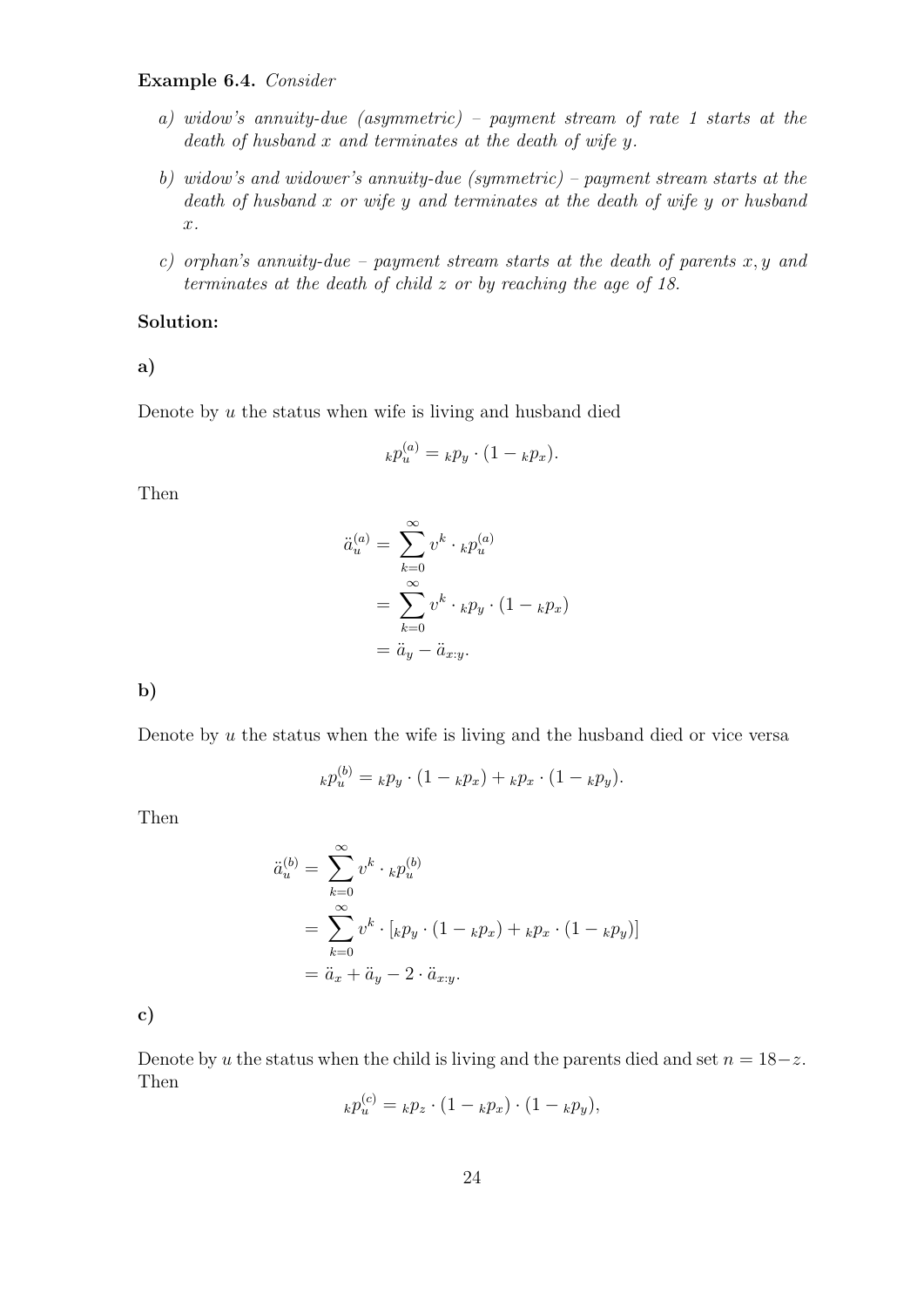and

$$
\ddot{a}_u^{(c)} = \sum_{k=0}^{n-1} v^k \cdot_k p_u^{(c)}
$$
  
= 
$$
\sum_{k=0}^{n-1} v^k \cdot_k p_z \cdot (1 -_k p_x) \cdot (1 -_k p_y)
$$
  
= 
$$
\ddot{a}_{z\overline{n}|} - \ddot{a}_{x:z\overline{n}|} - \ddot{a}_{y:z\overline{n}|} + \ddot{a}_{x:y:z\overline{n}|}.
$$

Example 6.5. Consider orphan's annuity-due where payment stream starts at the death of parents  $x, y$  and terminates when both children  $z, w$  reach the age of 18 or at the death of last child.

## Solution:

Denote by u the status when at least one child is living and both parents died and set  $n = 18 - z$  and  $t = 18 - w$ . Moreover, let us assume that child z is the younger one.

Then

$$
_k p_u = _k q_{\overline{x:y}} \cdot _k p_{\overline{z:w}}.
$$

If the age restriction were not considered then we could write

$$
_{k}q_{\overline{x:y}} = 1 - _{k}p_{\overline{x:y}} = 1 - (_{k}p_{x} + _{k}p_{y} - _{k}p_{x:y}) = 1 - _{k}p_{x} - _{k}p_{y} + _{k}p_{x} \cdot _{k}p_{y}
$$

and

$$
{}_kp_{\overline{z}:\overline{w}} = {}_kp_z + {}_kp_w - {}_kp_z \cdot {}_w = {}_kp_z + {}_kp_w - {}_kp_z \cdot {}_kp_w,
$$

and therefore

$$
k p_u = k p_z + k p_w - k p_z \cdot k p_w - k p_x \cdot k p_z - k p_x \cdot k p_w + k p_x \cdot k p_z \cdot k p_w
$$
  

$$
- k p_y \cdot k p_z - k p_y \cdot k p_w + k p_y \cdot k p_z \cdot k p_w + k p_x \cdot k p_y \cdot k p_z
$$
  

$$
+ k p_x \cdot k p_y \cdot k p_w - k p_x \cdot k p_y \cdot k p_z \cdot k p_w.
$$

Since there is the age limit, we can distinguish three situations, now without considering parents because those will be included afterwards.

- 1. only z is living (u is valid with a maximum of n years):  $_k p^1 = k p_z \cdot (1 k p_w)$ ,
- 2. only w is living (u is valid with a maximum of t years):  $_k p^2 = k p_w \cdot (1 k p_z)$ ,
- 3. both z and w are living (u is valid with a maximum of n years):  $_k p^3 = k p_w \cdot_k p_z$ .

Therefore, the considered annuity can be rewritten as follows:

$$
\ddot{a}_u = \sum_{k=0}^{n-1} v^k \cdot {}_k q_{\overline{x}:\overline{y}} \cdot {}_k p^1 + \sum_{k=0}^{t-1} v^k \cdot {}_k q_{\overline{x}:\overline{y}} \cdot {}_k p^2 + \sum_{k=0}^{n-1} v^k \cdot {}_k q_{\overline{x}:\overline{y}} \cdot {}_k p^3
$$
\n
$$
= \sum_{k=0}^{n-1} v^k \cdot {}_k q_{\overline{x}:\overline{y}} \cdot {}_k p_z + \sum_{k=0}^{t-1} v^k \cdot {}_k q_{\overline{x}:\overline{y}} \cdot ({}_k p_w - {}_k p_{z:w})
$$
\n
$$
= \ddot{a}_{z\overline{n}} + \ddot{a}_{w\overline{t}} - \ddot{a}_{z:w\overline{t}} - \ddot{a}_{x:z\overline{n}} - \ddot{a}_{x:w\overline{t}} + \ddot{a}_{x:z:w\overline{t}} - \ddot{a}_{x:y:z\overline{n}} + \ddot{a}_{x:y:z\overline{n}} + \ddot{a}_{x:y:z\overline{n}}.
$$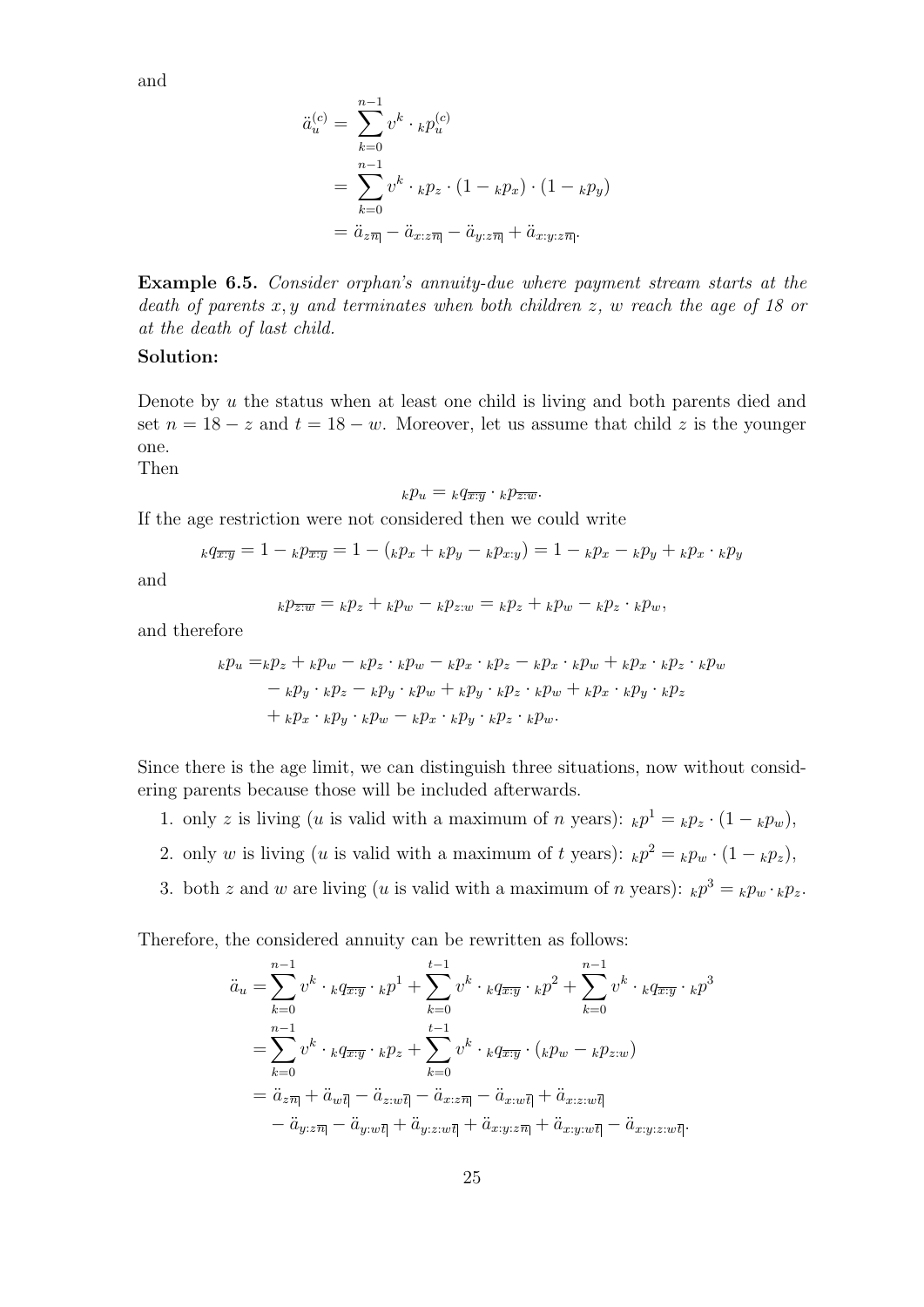# 7 Expense-Loaded Premium and Reserve

| <b>Expenses</b> | Abbreviation   Charged |                                    | Proportional to   |
|-----------------|------------------------|------------------------------------|-------------------|
| acquisition     | $\alpha$               | at the beginning                   |                   |
| collection      |                        | when premium is collected          | premium           |
| administration  |                        | during entire contract period   SI |                   |
| annuity         |                        | when annuity is paid               | annuity repayment |

Expenses can be classified into following groups<sup>[3](#page-25-0)</sup>:

Expense-loaded annual premium is estimated using the (generalized) equivalence principle: the expected present value of the premium payments must be equal to the expected present value of the benefits and the incurred costs (expenses).

Expense-loaded premium reserve is defined as the difference between the expected present value of future benefits plus expenses minus expense-loaded premium related to the end of year k.

Example 7.1. Consider the whole life insurance with the annual premium paid during the whole contract period. Derive the expense-loaded premium and reserve.

- i) Decompose the reserve.
- ii) Do not decompose the reserve.

## Solution:

The expense-loaded annual premium  $P^B$  must satisfy the following (generalized) equivalence principle

$$
P^B \ddot{a}_x = A_x + \alpha + \beta \cdot P^B \ddot{a}_x + \gamma \cdot \ddot{a}_x.
$$

If we divide the equation by  $\ddot{a}_x$ , we obtain the decomposition of the premium in the form

$$
P^B = P + P^{\alpha} + P^{\beta} + P^{\gamma},
$$

where in our case it holds

$$
P = \frac{A_x}{\ddot{a}_x}, \ P^{\alpha} = \frac{\alpha}{\ddot{a}_x}, \ P^{\beta} = \frac{\beta \cdot P^B \cdot \ddot{a}_x}{\ddot{a}_x} = \beta \cdot P^B, \ P^{\gamma} = \frac{\gamma \cdot \ddot{a}_x}{\ddot{a}_x} = \gamma.
$$

where  $P$  is the net annual premium and the remaining components correspond to the expense groups. We can derive the expense-loaded annual premium in an explicit form

$$
P^{B} = \frac{A_{x} + \alpha + \gamma \cdot \ddot{a}_{x}}{(1 - \beta) \cdot \ddot{a}_{x}}.
$$

<span id="page-25-0"></span><sup>3</sup>We follow the notation by Gerber. Prof. Cipra is using different notation for collection expenses  $γ$  (instead of β) and administration expenses β (instead of γ).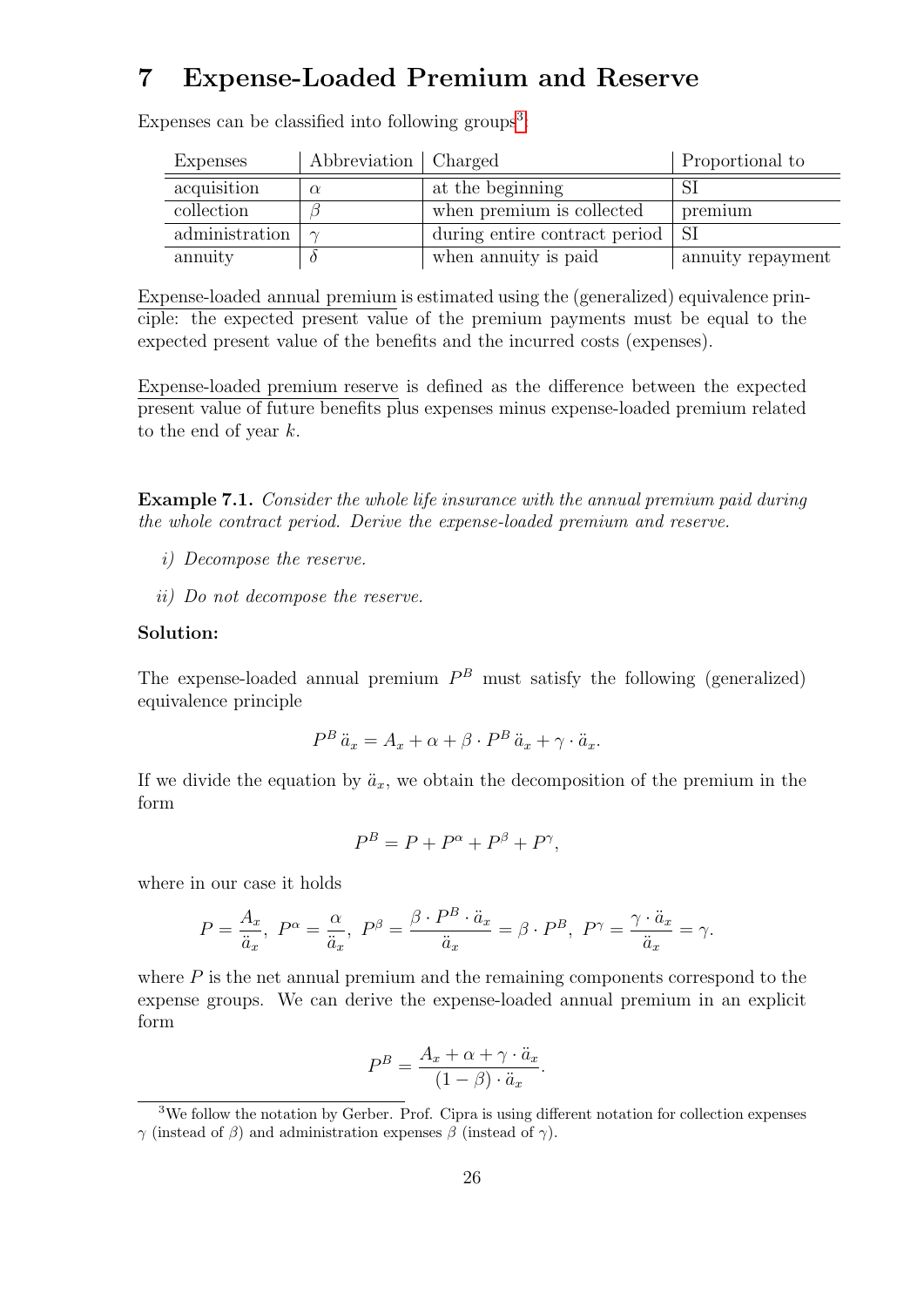Now, we will focus on the expense-loaded premium reserve, which can be also decomposed as

$$
\boxed{^kV_x^B = ^kV_x + ^kV_x^\alpha + ^kV_x^\beta + ^kV_x^\gamma}
$$

where the net premium reserve is equal to

$$
kV_x = A_{x+k} - P \cdot \ddot{a}_{x+k}, \qquad k = 0, 1, \dots
$$

the reserve for the acquisition expenses is equal to

$$
kV_x^{\alpha} = I(k=0) \cdot \alpha - P^{\alpha} \cdot \ddot{a}_{x+k}, \qquad k=0,1,\ldots
$$

the reserve for the collection expenses is

$$
\kappa V_x^{\beta} = \beta \cdot P^B \ddot{a}_{x+k} - P^{\beta} \cdot \ddot{a}_{x+k} = 0, \qquad k = 0, 1, \dots
$$

which is always equal to zero, and the reserve for the administration expenses is

$$
\boxed{kV_x^{\gamma} = \gamma \cdot \ddot{a}_{x+k} - P^{\gamma} \cdot \ddot{a}_{x+k} = 0, \qquad k = 0, 1, \dots}
$$

which is equal to zero only if the premium collection period is the same as the whole contract period. Realize that the last two components are equal to zero and at the same time the  $\alpha$  component is negative (nonpositive). Therefore, in this case, the expense-loaded premium reserve is lower or equal to the net premium reserve.

## ii)

When we are not interested into the decomposition and particular components, we can derive the expense-loaded premium reserve directly

$$
\Big|_k V_x^B = A_{x+k} + I(k=0) \cdot \alpha + \beta \cdot P^B \cdot \ddot{a}_{x+k} + \gamma \cdot \ddot{a}_{x+k} - P^B \cdot \ddot{a}_{x+k}, \qquad k=0,1 \ldots
$$

Example 7.2. Consider the m year deferred life annuity due for n years with premium paid during the deferment period. Derive the expense-loaded premium and reserve

- 1. without premium refund,
- 2. with premium refund  $(=$  paid premium is returned to a beneficiary at the end of the year of death of the insured person during the deferment period).

## Solution:

i)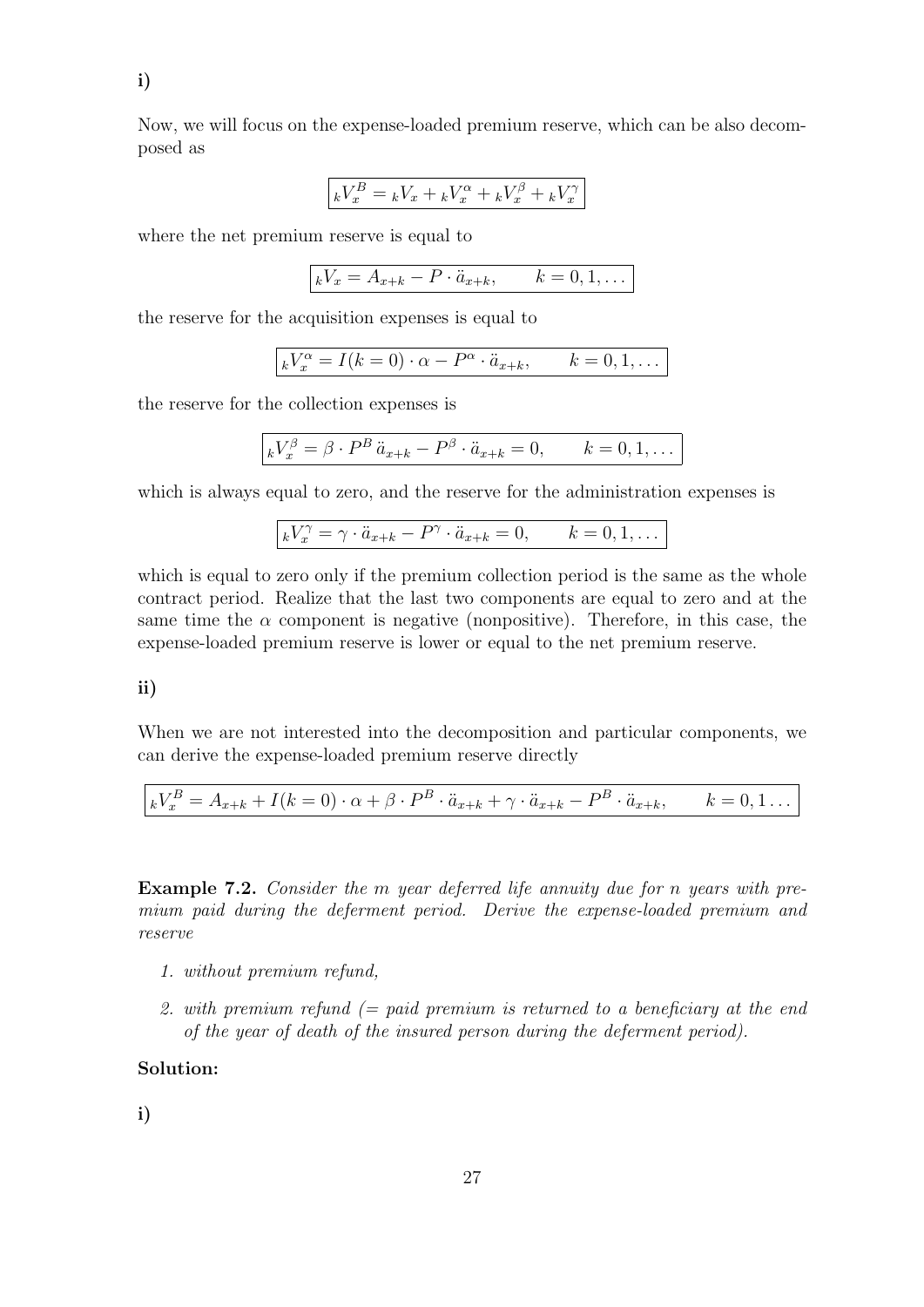The (generalized) equivalence principle is

$$
P^{B} \cdot \ddot{a}_{x:\overline{m}} = {}_{m}|\ddot{a}_{x:\overline{n}|} + \alpha + \beta \cdot P^{B} \cdot \ddot{a}_{x:\overline{m}|} + \gamma \cdot \ddot{a}_{x:\overline{m+n}|} + \delta \cdot {}_{m}|\ddot{a}_{x:\overline{n}|},
$$

i.e., we get the components

$$
P = \frac{m|\ddot{a}_{x:\overline{m}|}}{\ddot{a}_{x:\overline{m}|}}, P^{\alpha} = \frac{\alpha}{\ddot{a}_{x:\overline{m}|}}, P^{\beta} = \frac{\beta \cdot P^{B} \cdot \ddot{a}_{x:\overline{m}|}}{\ddot{a}_{x:\overline{m}|}} = \beta \cdot P^{B},
$$

$$
P^{\gamma} = \frac{\gamma \cdot \ddot{a}_{x:\overline{m+n}|}}{\ddot{a}_{x:\overline{m}|}}, P^{\delta} = \frac{\delta \cdot m|\ddot{a}_{x:\overline{m}|}}{\ddot{a}_{x:\overline{m}|}},
$$

and the expense-loaded annual premium

$$
P^{B} = P + P^{\alpha} + P^{\beta} + P^{\gamma} + P^{\delta},
$$

or

$$
P^{B} = \frac{(1+\delta) \cdot m|\ddot{a}_{x\overline{n}|} + \alpha + \gamma \cdot \ddot{a}_{x:\overline{m+n}|}}{(1-\beta) \cdot \ddot{a}_{x:\overline{m}|}}.
$$

The components of the expense-loaded premium reserve are: the net premium reserve

$$
kV_x = \begin{cases} \n\frac{m-k}{a_{x+k} \cdot (n-k)} - P \cdot \ddot{a}_{x+k} \cdot \frac{m-k}{m-k}, & k = 0, \dots, m-1, \\
\ddot{a}_{x+k} \cdot \frac{m-k}{n-k}, & k = m, \dots, m+n-1\n\end{cases}
$$

the reserve for the acquisition expenses

 $\overline{ }$ 

$$
\begin{cases}\nkV_x^{\alpha} = \begin{cases}\nI(k=0) \cdot \alpha - P^{\alpha} \cdot \ddot{a}_{x+k:\overline{m-k}|}, & k=0,\ldots,m-1, \\
0, & k=m,\ldots,m+n-1\n\end{cases}\n\end{cases}
$$

the reserve for the collection expenses

$$
{}_{k}V_{x}^{\beta} = \begin{cases} \beta \cdot P^{B} \cdot \ddot{a}_{x+k:\overline{m-k}} - P^{\beta} \cdot \ddot{a}_{x+k:\overline{m-k}} = 0, & k = 0, \dots, m-1, \\ 0, & k = m, \dots, m+n-1 \end{cases}
$$

the reserve for the administration expenses

$$
kV_x^{\gamma} = \begin{cases} \gamma \cdot \ddot{a}_{x+k:\overline{m+n-k}} - P^{\gamma} \cdot \ddot{a}_{x+k:\overline{m-k}}, & k = 0, \dots, m-1, \\ \gamma \cdot \ddot{a}_{x+k:\overline{m+n-k}}, & k = m, \dots, m+n-1 \end{cases}
$$

and the reserve for the annuity expenses

$$
kV_x^{\delta} = \begin{cases} \delta \cdot {}_{m-k} |\ddot{a}_{x+k:\overline{n}|} - P^{\delta} \cdot \ddot{a}_{x+k:\overline{m-k}|}, & k = 0, \ldots, m-1, \\ \delta \cdot \ddot{a}_{x+k:\overline{n+m-k}|}, & k = m, \ldots, m+n-1 \end{cases}
$$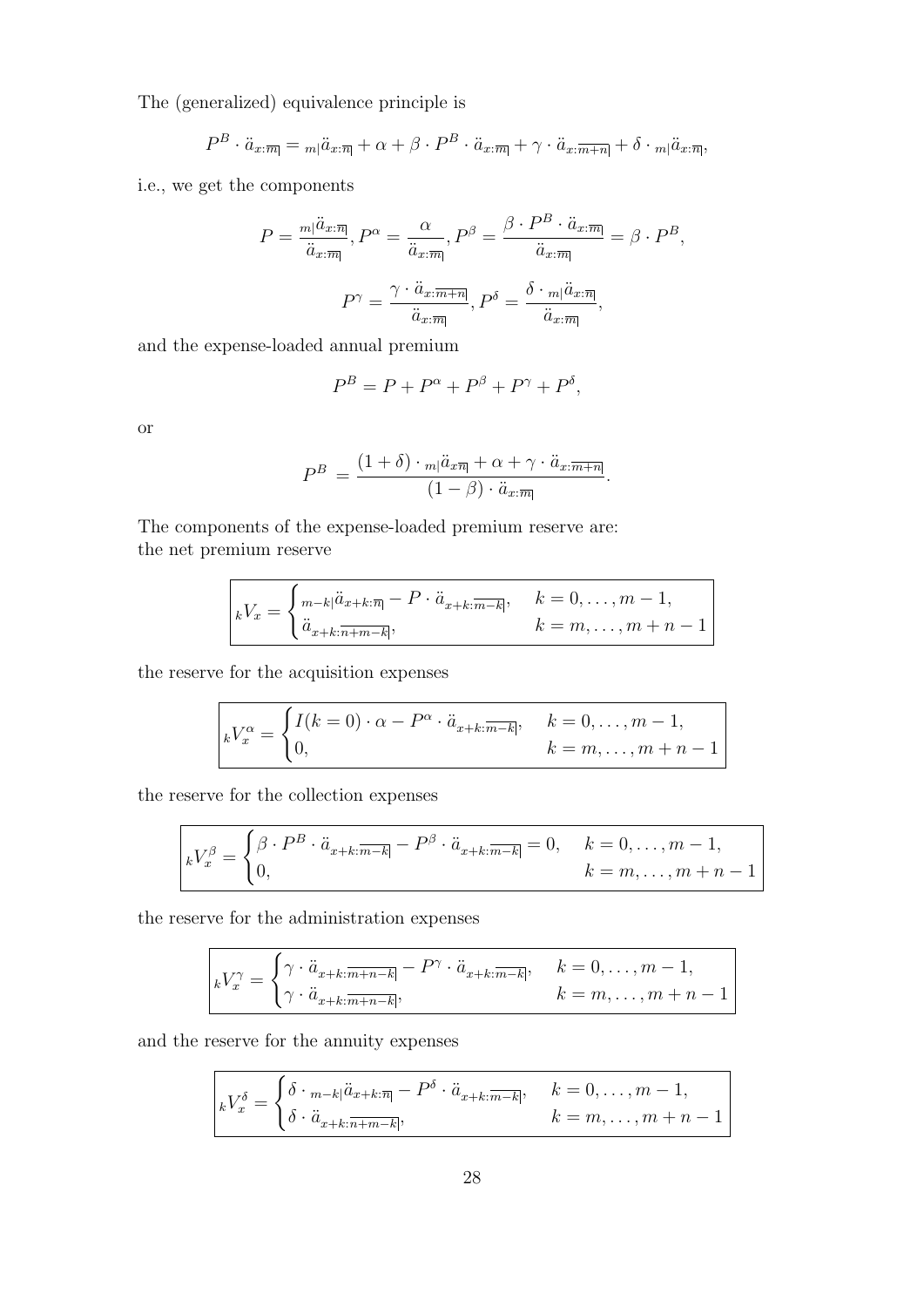Then we have

$$
_kV_x^B = _kV_x + _kV_x^{\alpha} + _kV_x^{\beta} + _kV_x^{\gamma} + _kV_x^{\delta}, \qquad k = 0, ..., m + n - 1
$$

We provide also the non-decomposed formula for the expense-loaded premium reserve:

$$
k = 0, \ldots, m-1,
$$
  
\n
$$
k = \begin{cases} (1+\delta) \cdot \frac{m-k}{a_{x+k} \cdot \overline{m+k}} + I(k=0) \cdot \alpha + \beta \cdot P^B \cdot \ddot{a}_{x+k} \cdot \overline{m-k} \\ + \gamma \cdot \ddot{a}_{x+k} \cdot \frac{m+n-k}{a_{x+k} \cdot \overline{m+k}}, & k = 0, \ldots, m-1, \\ (1+\delta) \cdot \ddot{a}_{x+k} \cdot \overline{m+n-k} + \gamma \cdot \ddot{a}_{x+k} \cdot \overline{m+n-k}, & k = m, \ldots, m+n-1 \end{cases}
$$

ii)

We will modify only the net premium component where the premium refund is incorporated. The (generalized) equivalence principle is

$$
\hat{P}^B \cdot \ddot{a}_{x:\overline{m}} = {}_{m}|\ddot{a}_{x:\overline{n}|} + \hat{P}^B \cdot (IA)_{x:\overline{m}}^1 + \alpha + \beta \cdot \hat{P}^B \cdot \ddot{a}_{x:\overline{m}} + \gamma \cdot \ddot{a}_{x:\overline{m+n}|} + \delta \cdot {}_{m}|\ddot{a}_{x:\overline{n}|},
$$

i.e., the premium refund is modeled using the standard increasing term insurance component, so the net annual component is

$$
\hat{P} = \frac{m|\ddot{a}_{x:\overline{m}|} + \hat{P}^B\left(IA\right)_{x:\overline{m}|}^1}{\ddot{a}_{x:\overline{m}|}},
$$

and the expense-loaded annual premium equals to

$$
\hat{P}^{B} = \frac{(1+\delta) \cdot m|\ddot{a}_{x:\overline{m}} + \alpha + \gamma \cdot \ddot{a}_{x:\overline{m+n}|}}{(1-\beta) \cdot \ddot{a}_{x:\overline{m}} - (IA)_{x:\overline{m}|}}.
$$

The premium refund influences the net premium reserve component as follows

$$
\begin{cases}\n\hat{V}_x = \begin{cases}\n\frac{m - k\left(\ddot{a}_{x+k:\overline{n}\right)} + \hat{P}^B \cdot (IA)_{x+k:\overline{m-k}\right] + k \cdot \hat{P}^B \cdot A_{x+k:\overline{m-k}\right.} \\
-\hat{P} \cdot \ddot{a}_{x+k:\overline{m-k}\right,} \\
\ddot{a}_{x+k:\overline{n+m-k}\right,} & k = 0, \dots, m-1, \\
\ddot{a}_{x+k:\overline{n+m-k}\right,\n\end{cases} \\
k = m, \dots, m+n-1\n\end{cases}
$$

where we must use the correction term  $k \cdot \hat{P}^B \cdot A_{x+k}^{-1}$  to get the right premium refund level after k years. In principle, the  $\beta$  component is also influenced (it contains new  $\hat{P}^B$ ), but it is again equal to zero. Thus, we have obtained

$$
k\hat{V}_x^B = k\hat{V}_x + kV_x^\alpha(+kV_x^\beta) + kV_x^\gamma + kV_x^\delta
$$

Example 7.3. Consider the m year deferred standard increasing term insurance for n years with premium paid during the deferment period. Derive the expense-loaded premium and reserve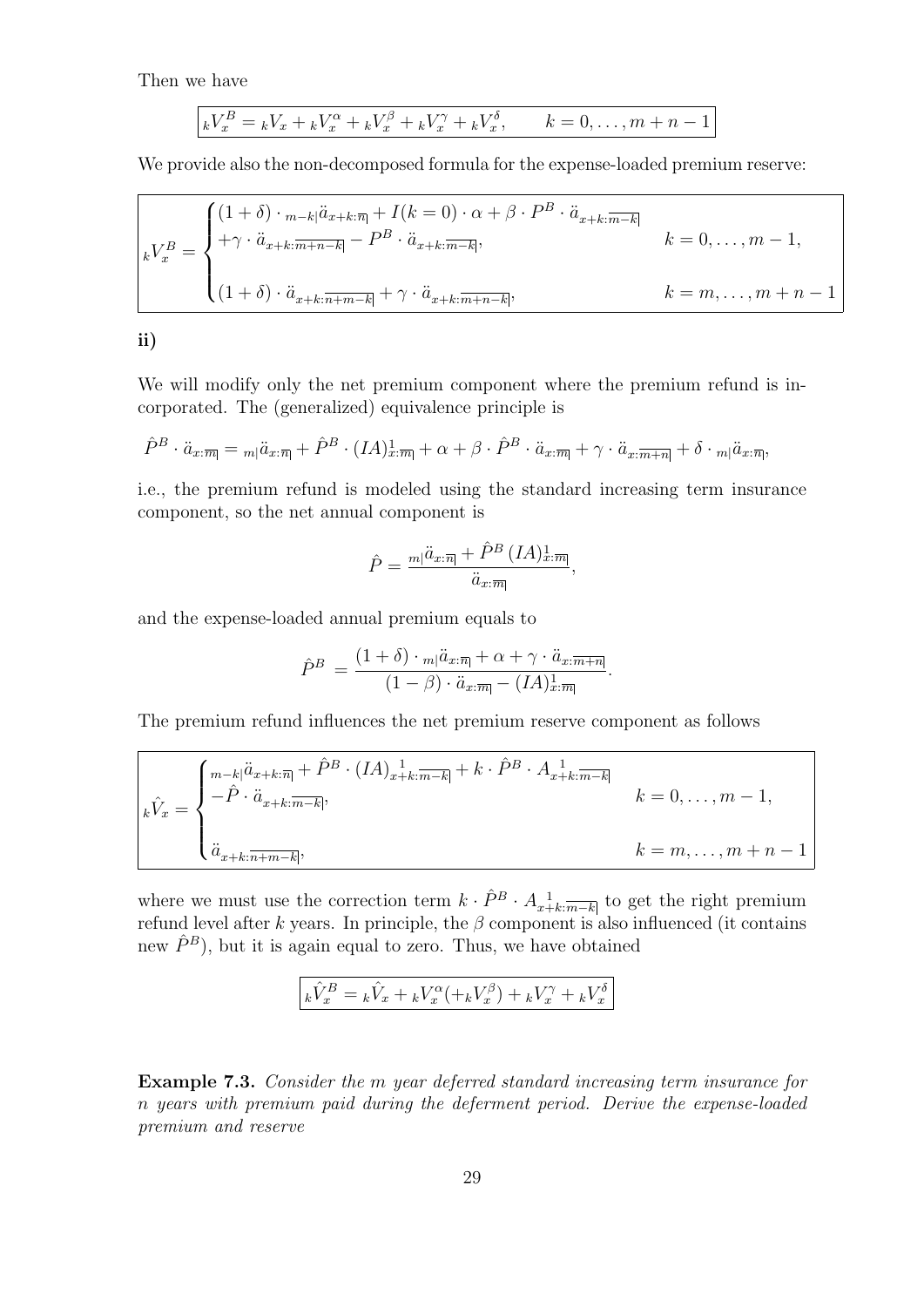- 1. using the standard definition of expenses,
- 2. using the modified definition of expenses as follows<sup>[4](#page-29-0)</sup> (assume  $m \geq 3$ ):
	- acquisition expenses are divided into three consecutive payments,
	- collection expenses are standard decreasing,
	- administration expenses differ between deferment period and subsequent period.

# Solution:

i)

The (generalized) equivalence principle is

$$
P^{B} \cdot \ddot{a}_{x:\overline{m}} = {}_{m} (IA)_{x:\overline{n}}^{1} + \alpha + \beta \cdot P^{B} \cdot \ddot{a}_{x:\overline{m}} + \gamma \cdot \ddot{a}_{x:\overline{m+n}},
$$

i.e., we get components of the expense-loaded annual premium

$$
P = \frac{m|(IA)_{x:\overline{m}|}^1}{\ddot{a}_{x:\overline{m}|}}, \ P^{\alpha} = \frac{\alpha}{\ddot{a}_{x:\overline{m}|}}, \ P^{\beta} = \frac{\beta \cdot P^B \cdot \ddot{a}_{x:\overline{m}|}}{\ddot{a}_{x:\overline{m}|}} = \beta \cdot P^B, \ P^{\gamma} = \frac{\gamma \cdot \ddot{a}_{x:\overline{m+n}|}}{\ddot{a}_{x:\overline{m}|}},
$$

and the expense-loaded annual premium

$$
P^B = P + P^{\alpha} + P^{\beta} + P^{\gamma},
$$

or

$$
P^{B} = \frac{m(IA)_{x:\overline{n}|}^{1} + \alpha + \gamma \cdot \ddot{a}_{x:\overline{m+n}|}}{(1-\beta) \cdot \ddot{a}_{x:\overline{m}|}}.
$$

The components of the expense-loaded premium reserve are

$$
\begin{aligned}\nkV_x &= \begin{cases}\nm_{-k} (IA)_{x+k:\overline{n|} - P \cdot \ddot{a}_{x+k:\overline{m-k|}}, & k = 0, \dots, m-1, \\
(IA)_{x+k:\overline{n+m-k|}} + (k-m) \cdot A_{x+k:\overline{n+m-k|}}, & k = m, \dots, m+n-1\n\end{cases} \\
\boxed{kV_x^{\alpha} = \begin{cases}\nI(k = 0) \cdot \alpha - P^{\alpha} \cdot \ddot{a}_{x+k:\overline{m-k|}}, & k = 0, \dots, m-1, \\
0, & k = m, \dots, m+n-1\n\end{cases} \\
\boxed{kV_x^{\beta} = \begin{cases}\n\beta \cdot P^B \cdot \ddot{a}_{x+k:\overline{m-k|}} - P^{\beta} \cdot \ddot{a}_{x+k:\overline{m-k|}} = 0, & k = 0, \dots, m-1, \\
0, & k = m, \dots, m+n-1\n\end{cases} \\
\boxed{kV_x^{\gamma} = \begin{cases}\n\gamma \cdot \ddot{a}_{x+k:\overline{m+n-k|}} - P^{\gamma} \cdot \ddot{a}_{x+k:\overline{m-k|}}, & k = 0, \dots, m-1, \\
\gamma \cdot \ddot{a}_{x+k:\overline{m+n-k|}}, & k = m, \dots, m+n-1\n\end{cases}\n\end{aligned}
$$

Then we have

$$
kV_x^B = kV_x + kV_x^{\alpha} + kV_x^{\beta} + kV_x^{\gamma}, \qquad k = 0, \dots, m + n - 1
$$

<span id="page-29-0"></span><sup>&</sup>lt;sup>4</sup>This can really happen in practice, so always check the definition of expenses.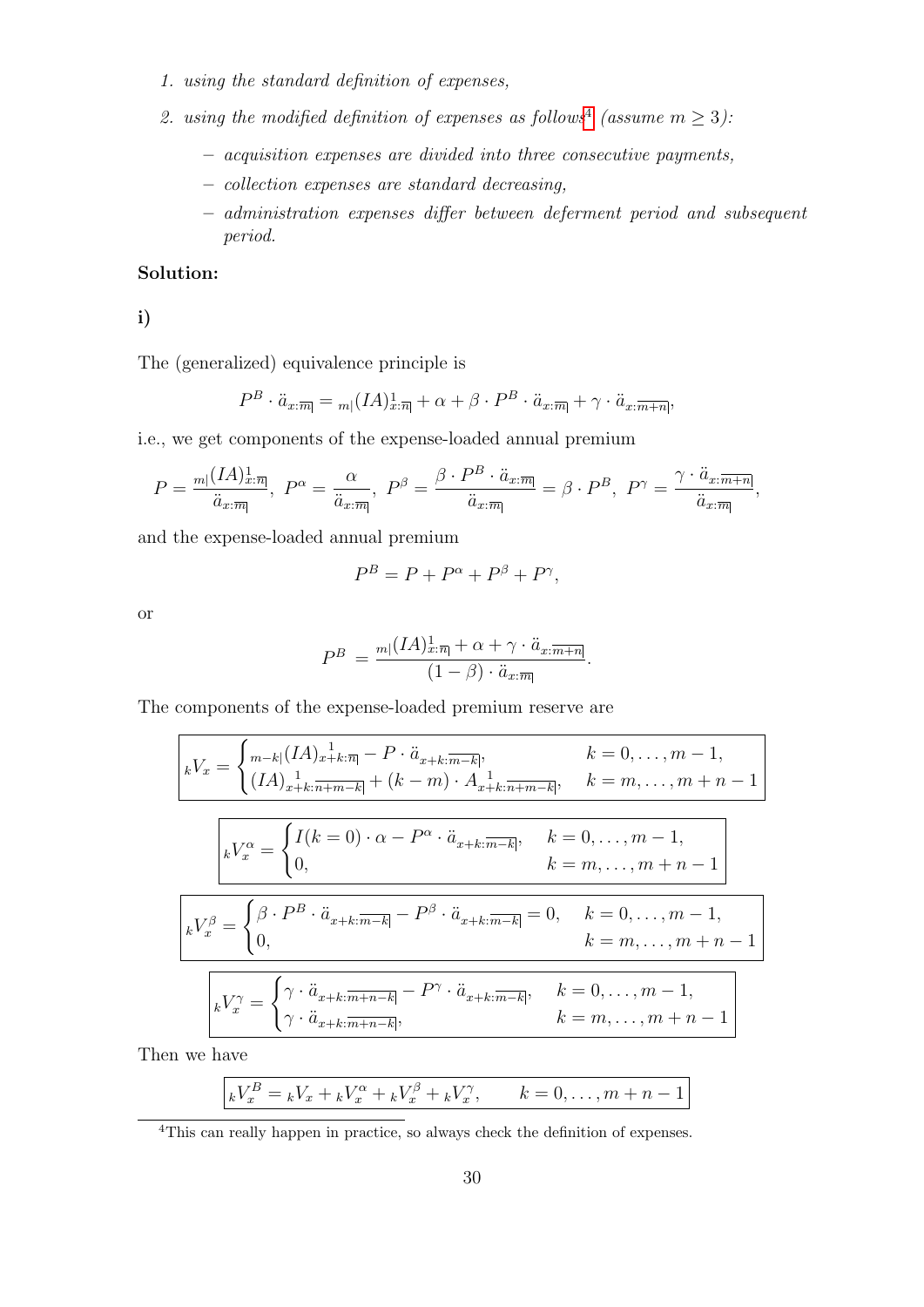The (generalized) equivalence principle with the modified expenses

$$
P^{B} \cdot \ddot{a}_{x:\overline{m}} = {}_{m} (IA)_{x:\overline{n}}^{1} + \alpha \cdot \ddot{a}_{x:\overline{3}} + \beta \cdot P^{B} \cdot (D\ddot{a})_{x:\overline{m}} + \gamma_{1} \cdot \ddot{a}_{x:\overline{m}} + \gamma_{2} \cdot {}_{m} |\ddot{a}_{x:\overline{n}}.
$$

We can derive the components of the expense-loaded annual premium

$$
P = \frac{m[(IA)_{x:\overline{m}]}^{1}}{\ddot{a}_{x:\overline{m}}}, \ P^{\alpha} = \frac{\alpha \cdot \ddot{a}_{x:\overline{3}]}}{\ddot{a}_{x:\overline{m}}}, \ P^{\beta} = \frac{\beta \cdot P^B \cdot (D\ddot{a})_{x:\overline{m}]}{\ddot{a}_{x:\overline{m}}}, \ P^{\gamma} = \frac{\gamma_1 \cdot \ddot{a}_{x:\overline{m}} + \gamma_2 \cdot {}_{m}|\ddot{a}_{x:\overline{m}}}{\ddot{a}_{x:\overline{m}}},
$$

The components of the expense-loaded premium reserve:

$$
\begin{aligned}\n\boxed{kV_x &= \begin{cases}\n\frac{m-k}{l} (IA)_{x+k:\overline{n}} - P \cdot \ddot{a}_{x+k:\overline{m-k}}, & k = 0, \dots, m-1, \\
(IA)_{x+k:\overline{n+m-k}} + (k-m) \cdot A_{x+k:\overline{n+m-k}}, & k = m, \dots, m+n-1\n\end{cases} \\
\boxed{kV_x^{\alpha}} &= \begin{cases}\n\alpha \cdot \ddot{a}_{x+k:\overline{3-k}} - P^{\alpha} \cdot \ddot{a}_{x+k:\overline{m-k}}, & k = 0, \dots, 2, \\
-P^{\alpha} \cdot \ddot{a}_{x+k:\overline{m-k}}, & k = 3, \dots, m-1, \\
0, & k = m, \dots, m+n-1\n\end{cases} \\
\boxed{kV_x^{\beta}} &= \begin{cases}\n\beta \cdot P^B \cdot (D\ddot{a})_{x+k:\overline{m-k}} - P^{\beta} \cdot \ddot{a}_{x+k:\overline{m-k}}, & k = 0, \dots, m-1, \\
0, & k = m, \dots, m+n-1\n\end{cases}\n\end{aligned}
$$

which is not equal to zero in this case, and

$$
\begin{aligned}\n\boxed{kV_x^{\gamma} = \begin{cases}\n\gamma_1 \cdot \ddot{a}_{x+k:\overline{m-k}} + \gamma_2 \cdot \binom{\ddot{a}_{x+k:\overline{m}} - P^{\gamma} \cdot \ddot{a}_{x+k:\overline{m-k}}, & k = 0, \dots, m-1, \\
\gamma_2 \cdot \ddot{a}_{x+k:\overline{m+n-k}}, & k = m, \dots, m+n-1\n\end{cases}\n\end{aligned}
$$

Then, we have the expense-loaded premium reserve

$$
kV_x^B = kV_x + kV_x^{\alpha} + kV_x^{\beta} + kV_x^{\gamma}, \qquad k = 0, \dots, m + n - 1
$$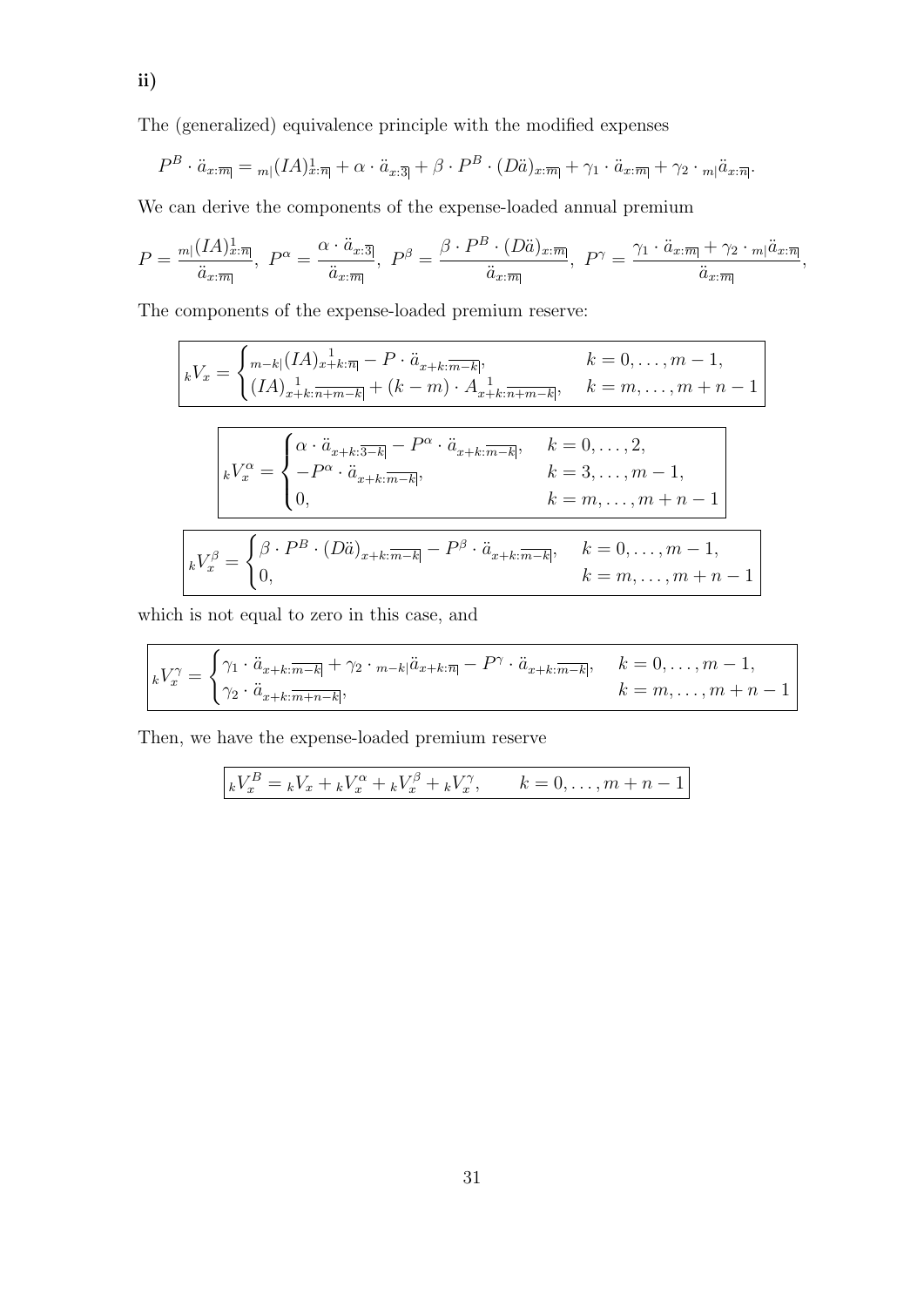# 8 Lee-Carter model

You can read more about the Lee-Carter model [here](http://rstudio-pubs-static.s3.amazonaws.com/466062_fda07a1b42af4793b1f75e4b87435e3a.html) (this text was also used for the preparation of this chapter). In this collection we provide only a brief introduction.

With the improvement of medical technologies, life expectancies world over have seen a remarkable improvement across various age groups. This particular exposure to risk is called longevity risk. With life insurance and pensions often lasting for decades it leads to increased payouts and survival benefits to retirees and annuitants. Also, improvements in computational processing has also aided in carrying out intensive statistical algorithms but virtue of which more sophisticated modes of analysis can be carried with greater degrees of accuracy and efficiency.

The widely cited model for projecting mortality rates is the Lee-Carter (1992) model. This model was developed by the namesakes of the model to forecast mortality projections for the US population. The explicit form of the model is given by:

$$
\ln(m_{x,t}) = a_x + b_x \cdot k_t + \varepsilon_{x,t},
$$

where

- $x \dots \text{age}(\text{group})$ ,
- $\bullet$  t... time.
- $m_{x,t}$ ... mortality rate at age x during year t,
- $a_x, b_x, \ldots$  age specific constants,
- $k_t$ ... unobservable time specific index,
- $\varepsilon_{x,t}$ ... white noise ~ WN $(0, \sigma_{\varepsilon}^2)$  (often problem with heteroskedasticity).

Certain constraints need to be imposed on the model for accurate results. The constraints put forward were as follows:

$$
\sum_{x=x_1}^{x_m} b_x = 1,
$$
  

$$
\sum_{t=t_1}^{t_n} k_t = 0,
$$

where  $x \in \{x_1, \ldots, x_m\}$  and  $t \in \{t_1, \ldots, t_n\}$ .

Mortality rate can be calculated in the following way:

$$
m_x = \frac{\int_0^1 S_0(x+u) \cdot \mu_{x+u} du}{\int_0^1 S_0(x+u) du},
$$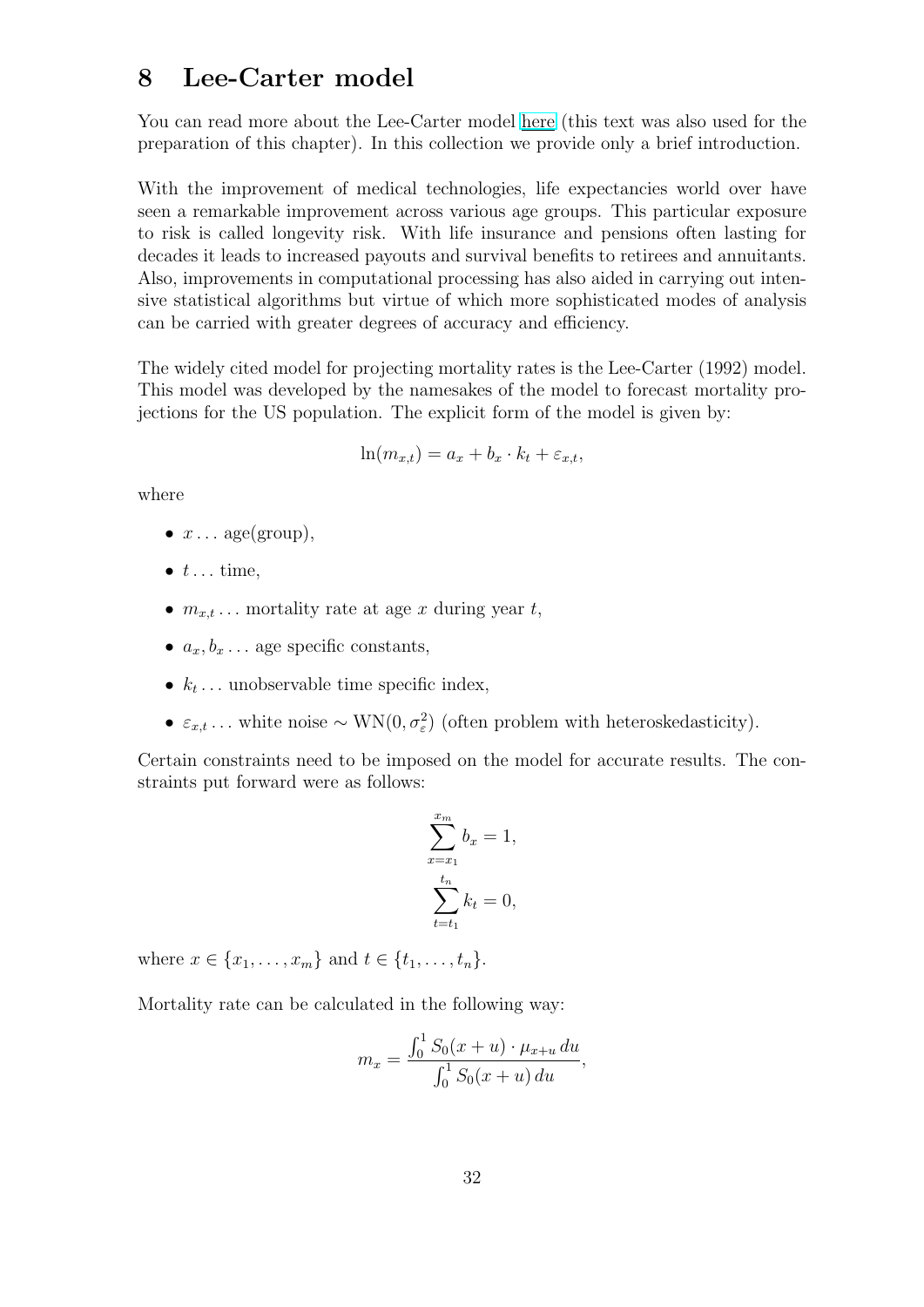where  $S_x(t) = P(T_x > t) ={}_tp_x$  is the survival function

The integral in the numerator can be rewritten as

$$
\int_0^1 S_0(x+u) \cdot \mu_{x+u} du = \int_0^1 x+u p_0 \cdot \mu_{x+u} du = P(T_0 < x+1 | T_0 > x) = P(T_x < 1)
$$
  
=  $S_0(x) - S_0(x+1) = x p_0 - x +1 p_0 = x p_0 \cdot (1 - p_x) = x p_0 \cdot q_x,$ 

and the integral in the denominator can be approximated by

$$
\int_0^1 S_0(x+u) du \approx \frac{S_0(x) + S_0(x+1)}{2} = \frac{x p_0 \cdot (1 + p_x)}{2} = \frac{x p_0 \cdot (2 - q_x)}{2}.
$$

Therefore, the approximation of the mortality rate is

$$
m_x \approx \frac{2 \cdot q_x}{2 - q_x}.
$$

# Parameter estimation

### 1) Ordinary least squares (OLS)

$$
O_{LS}(a, b, k) = \sum_{x} \sum_{t} (\ln m_{x,t} - a_x - b_x \cdot k_t)^2
$$

and is minimized such that the normalization conditions hold. Then parameters  $\alpha_x$ are estimated as

$$
\hat{a}_x = \frac{1}{t_n - t_1 + 1} \sum_{t=t_1}^{t_n} \ln m_{x,t}.
$$

These estimates are used for calculation of  $Z_{x,t}$ , where

$$
Z_{x,t} = \ln m_{x,t} - \hat{a}_x
$$

for all  $x$  and  $t$ .

These values are used for

$$
\tilde{O}_{LS}(b,k) = \sum_{x} \sum_{t} (Z_{x,t} - b_x \cdot k_t)^2.
$$

The estimates  $\hat{b}$  and  $\hat{k}$  are obtained with the use of singular value decomposition (SVD). The values  $Z_{x,t}$  are formed into a matrix  $\mathbf{A} = \{Z_{x,t}\}_{x,t}$  of size  $m \times n$ .

Singular value decomposition:  $\mathbf{A} = \mathbf{U} \Sigma \mathbf{V}^T$ , where

- $\boldsymbol{U}$  is a matrix of eigenvectors of  $\boldsymbol{A}\boldsymbol{A}^T$  ,
- $V$  is a matrix of eigenvectors of  $A^T A$ ,
- $\Sigma =$  $\begin{pmatrix} \mathbf{S} & 0 \\ 0 & 0 \end{pmatrix}_{m \times n}$ , where  $\mathbf{S} = \text{diag}(\sqrt{\lambda_1}, \dots, \sqrt{\lambda_r})$  with  $r = \min\{m, n\}$ , where  $\lambda_1 \geq \lambda_2 \geq \cdots \geq \lambda_r$  are the eigenvalues.